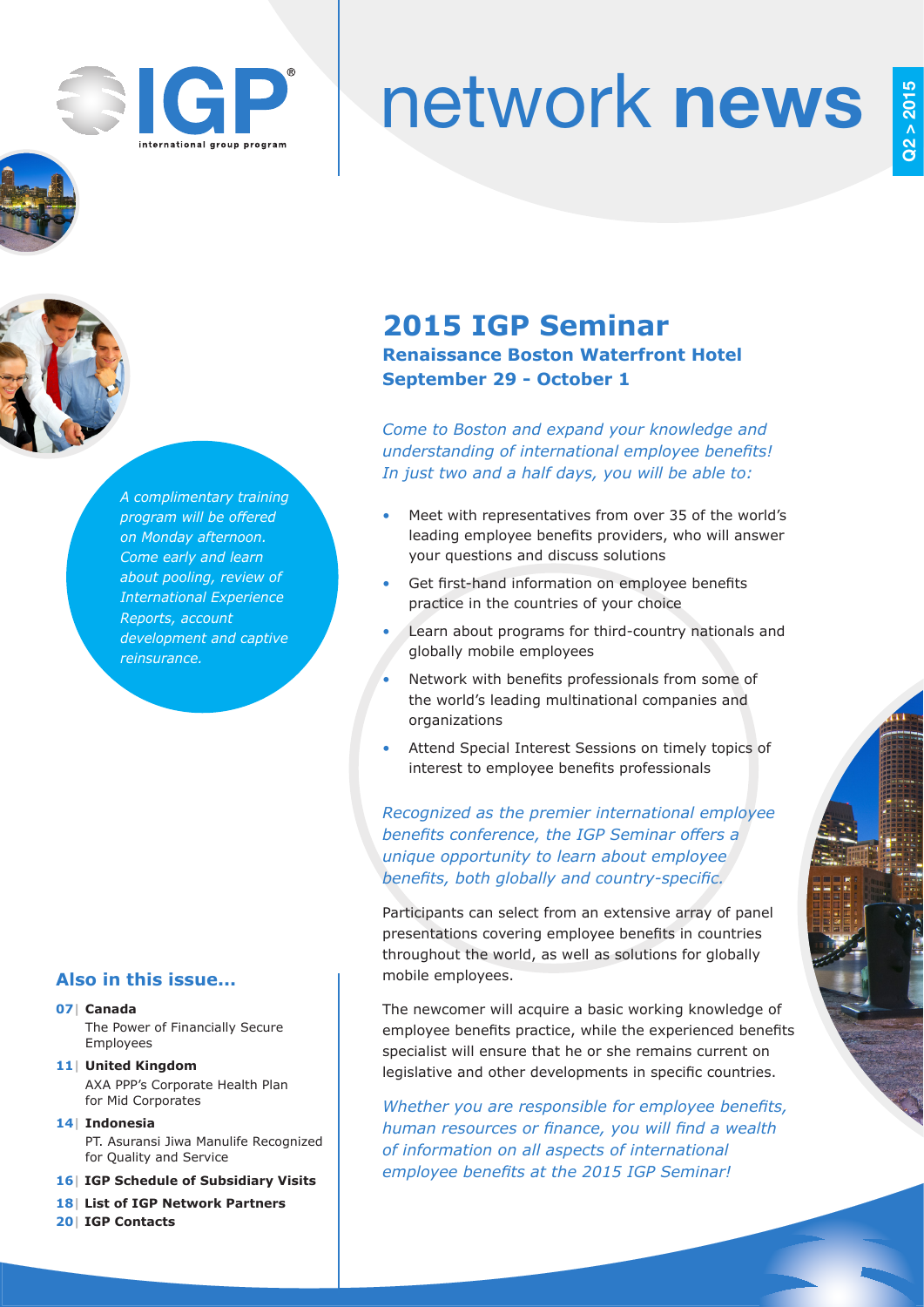

## **Program**

*The Welcome and Orientation Session on Tuesday morning, September 29, will mark the opening of the 2015 IGP Seminar.*

The program features a series of panel presentations during which IGP Network Partners provide information on their country's social security and customary employee benefits practice.

Depending on the country, these presentations will include:

- Design of a typical benefits plan
- Funding requirements
- • Legislative updates
- Recent trends and new products

Each participant will have the opportunity of attending up to **12 Country Panel Presentations**, as well as **Special Interest Sessions** on topics of interest to all attendees. Ample time is provided so that participants can ask questions and share solutions.

In addition to the formal agenda, we are also offering a **Complimentary Training Program** on the afternoon of **Monday, September 28**. There will be two sessions, each featuring a choice of classes. Come early and take advantage of the opportunity to learn about pooling, review of International Experience Reports, developing your pool and captive reinsurance.

Later that evening, we invite all attendees and their guests to join us for a reception at the Renaissance

Boston Waterfront Hotel. This will give you the chance to meet and network with the other participants in a casual atmosphere.



The less formal seminar events, including meals, refreshment breaks, receptions

and the group dinner on Wednesday evening, provide additional opportunities to network with fellow attendees and ask questions of the IGP Network Partners.

## **Provisional Program Agenda**

#### **Monday, September 28**

#### *Optional Training Program*

| $2:30$ pm         | Training Session 1       |
|-------------------|--------------------------|
| $3:45$ pm         | Training Session 2       |
| $6:00 \text{ pm}$ | <b>Welcome Reception</b> |

#### **Tuesday, September 29**

| $8:00 \text{ am}$  | Seminar Registration    |
|--------------------|-------------------------|
|                    | Continental Breakfast   |
| $9:00 \text{ am}$  | Welcome and Orientation |
| $10:00$ am         | <b>Panel Session 1</b>  |
| $11:15$ am         | <b>Panel Session 2</b>  |
| $12:15 \text{ pm}$ | Luncheon                |
| $1:30$ pm          | <b>Panel Session 3</b>  |
| $2:45$ pm          | <b>Panel Session 4</b>  |
| $4:00$ pm          | <b>Panel Session 5</b>  |
| $6:00$ pm          | Reception               |

#### **Wednesday, September 30**

| $8:00 \text{ am}$  | Continental Breakfast             |
|--------------------|-----------------------------------|
| $9:00$ am          | <b>Special Interest Session</b>   |
| $9:45$ am          | Coffee Break                      |
| $10:15$ am         | <b>Panel Session 6</b>            |
| $11:30$ am         | <b>Panel Session 7</b>            |
| $12:30 \text{ pm}$ | Luncheon                          |
| $1:30$ pm          | <b>Panel Session 8</b>            |
| $2:45$ pm          | <b>Panel Session 9</b>            |
| $4:00 \text{ pm}$  | <b>Panel Session 10</b>           |
| $6:00 \text{ pm}$  | Reception & Dinner at Fenway Park |

#### **Thursday, October 1**

| $8:00 \text{ am}$  | <b>Continental Breakfast</b>    |
|--------------------|---------------------------------|
| $9:00$ am          | <b>Special Interest Session</b> |
| $10:15$ am         | <b>Panel Session 11</b>         |
| $11:30$ am         | <b>Panel Session 12</b>         |
| $12:30 \text{ pm}$ | Closing Luncheon                |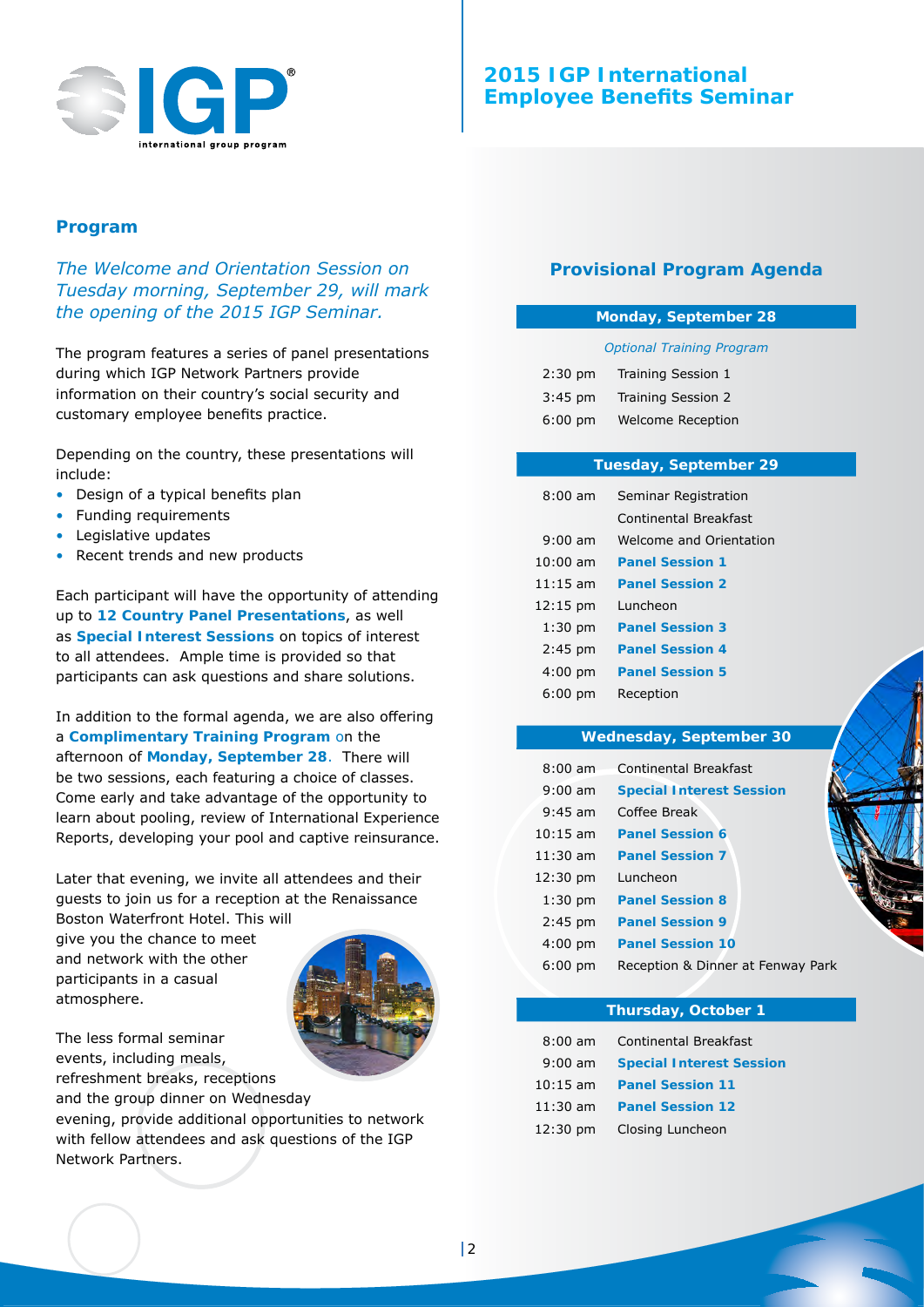

## **Panel Selection**

Each registrant will have the opportunity of attending up to 12 country panel sessions, as well as the Special Interest Sessions.

*We are pleased to offer a selection of over 35 different panel sessions:*

- Argentina
- • Austria

• Brazil • Canada • China (PRC) • Colombia • Denmark • Finland • France • Germany • Hong Kong • Indonesia • Ireland • Italy • Japan • Korea

• Belaium

• LATAM-North\* • LATAM-South\*\*

- Netherlands
	- New Zealand

• Mexico

- Norway
- • Peru
- • Poland
- Portugal
- • Russia
- Singapore
- • Spain
	- Sweden
		- Switzerland
	- • Taiwan
		- TCN/Expat Medical
		- • Thailand
		- Turkey
		- • UK Life
		- • UK Medical
	- United States
- LATAM-North: Dominican Republic, El Salvador & Central America
- \*\* LATAM-South: Ecuador, Chile, Paraguay, Uruguay & Venezuela

During each panel session, IGP Network Partners will discuss their country's typical employee benefits practice relative to the social security system.

These presentations include benefit plan design and a review of recent developments and emerging trends. Participants are encouraged to ask questions and share solutions.

When registering, you will be able to select the country panel presentations you would like to attend. You can change your selections at any time, including during the event.

Please see the *Panel Schedule* on the following page.

## **Special Interest Sessions**

We are pleased to announce that **Mark Azzarello***,*  **VP of Global Compensation & Benefits at International Paper** will give a presentation on *"Adherence to a Global Benefits Governance Structure".*

Mark will explain the background, foundation and operating principles behind the development of International Paper's Global Compensation and Benefits Center of Expertise and provides insights into developing and adhering to a global benefits governance structure.

## **Kathy Farmer, Senior Director of Global Benefits**

**at Levi Strauss & Co.,** will discuss Levis' Global Wellness Programs, including strategic drivers, program design, implementation and results. In her role at Levis, Kathy is responsible for the strategy, design and oversight of benefits programs in 44 countries, and she is well-versed in innovative and transformational change across global programs.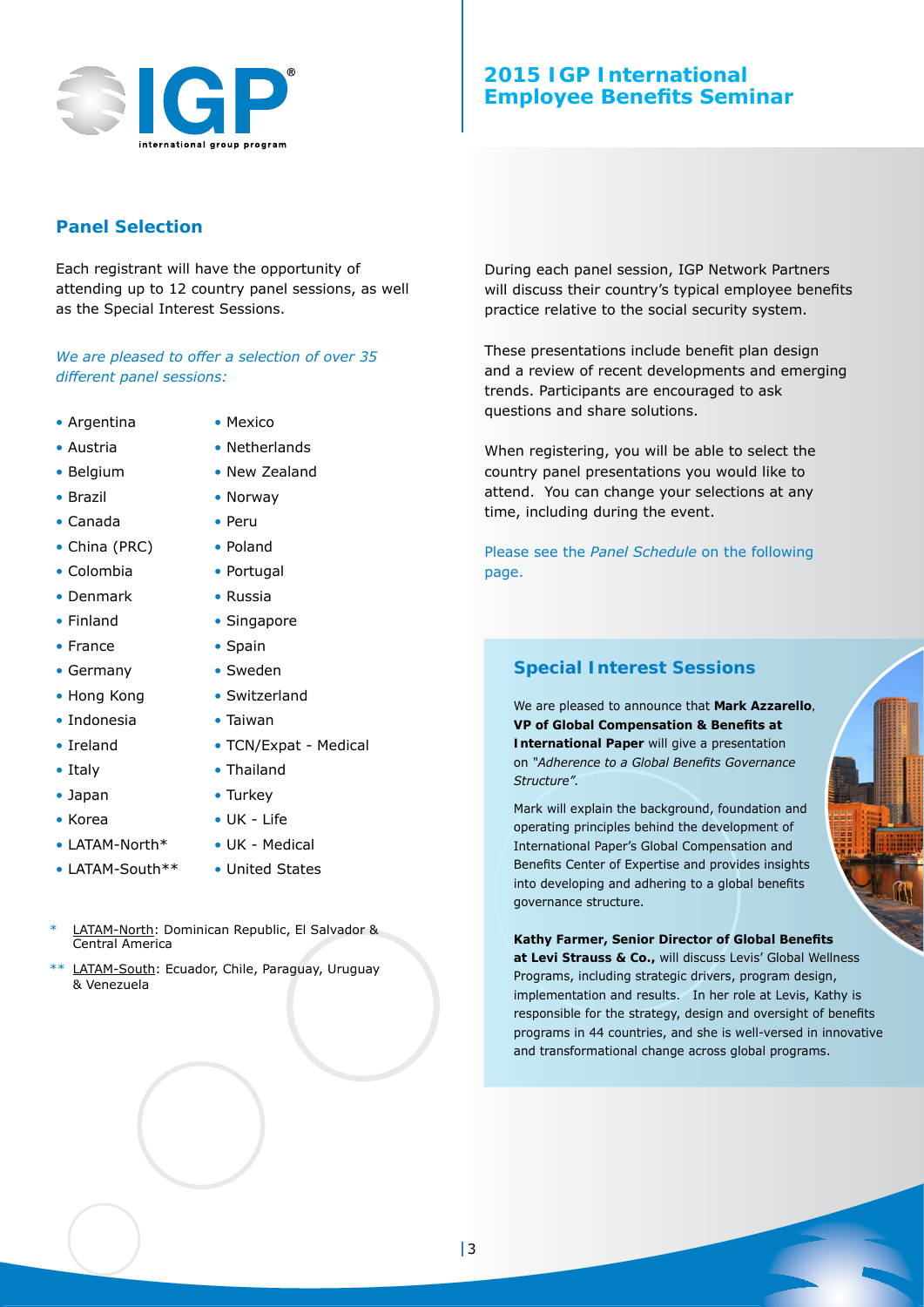

## **2015 IGP International Employee Benefits Seminar**

|                         |                  |                                                                                                                                   |             |                   |                   |                   |           | Country Panel Schedule |                            |               |                   |                 |                    |                |
|-------------------------|------------------|-----------------------------------------------------------------------------------------------------------------------------------|-------------|-------------------|-------------------|-------------------|-----------|------------------------|----------------------------|---------------|-------------------|-----------------|--------------------|----------------|
|                         |                  |                                                                                                                                   |             |                   |                   |                   |           |                        |                            |               |                   |                 |                    |                |
|                         | Day              | Time                                                                                                                              | Room 1      | Room <sub>2</sub> | Room <sub>3</sub> | Room <sub>4</sub> | Room 5    | Room 6                 | Room 7                     | Room 8        | Room <sub>9</sub> | Room 10         | Room 11            | Room 12        |
|                         | <b>Tuesday</b>   | $9:00 - 10:00$                                                                                                                    |             |                   |                   |                   |           |                        | Welcome and Orientation    |               |                   |                 |                    |                |
|                         | Tuesday          | $10:00 - 11:00$                                                                                                                   | Netherlands | Taiwan            | <b>Hong Kong</b>  |                   | UK - Life | Germany                | Singapore                  | France        | Russia            | <b>Brazil</b>   | Japan              | Indonesia      |
| $\overline{\mathbf{c}}$ | Tuesday          | $11:15 - 12:15$                                                                                                                   | Sweden      | Taiwan            | Hong Kong         | USA               | UK - Life | Poland                 | Singapore                  | France        | Russia            | Brazil          | Japan              | Indonesia      |
|                         | Tuesday          | $12:15 - 1:30$                                                                                                                    |             |                   |                   |                   |           |                        | Lunch                      |               |                   |                 |                    |                |
| က                       | Tuesday          | $1:30 - 2:30$                                                                                                                     | Sweden      | Peru              | Spain             | <b>Denmark</b>    | UK - Life | Germany                | <b>Italy</b>               | France        | Canada            |                 | Japan              | Indonesia      |
| 4                       | Tuesday          | $2:45 - 3:45$                                                                                                                     |             | Taiwan            | Hong Kong         | <b>Denmark</b>    | UK - Life | Germany                | <b>Italy</b>               | Switzerland   | Canada            | <b>Brazil</b>   | Belgium            | Thailand       |
| S                       | Tuesday          | $4:00 - 5:00$                                                                                                                     | China       | <b>TCN-Med</b>    | Hong Kong         | Colombia          | Argentina |                        | Italy                      | Switzerland   | Canada            | <b>Brazil</b>   | Belgium            | Thailand       |
|                         |                  |                                                                                                                                   |             |                   |                   |                   |           |                        |                            |               |                   |                 |                    |                |
|                         | <b>Wednesday</b> | $9:00 - 10:00$                                                                                                                    |             |                   |                   |                   |           |                        | Special Interest Session 1 |               |                   |                 |                    |                |
| $\bullet$               | Wednesday        | $10:15 - 11:15$                                                                                                                   | New Zealand | <b>TCN-Med</b>    | Spain             | Colombia          | Argentina | Germany                | <b>Italy</b>               | Switzerland   | Canada            |                 | Belgium            | Thailand       |
| $\overline{ }$          | Wednesday        | $11:30 - 12:30$                                                                                                                   | China       | TCN-Med           | Spain             | Colombia          | Argentina | Germany                |                            | Switzerland   | Canada            |                 | Belgium            | Turkey         |
|                         | Wednesday        | $12:30 - 1:30$                                                                                                                    |             |                   |                   |                   |           |                        | Lunch                      |               |                   |                 |                    |                |
| $\infty$                | Wednesday        | $1:30 - 2:30$                                                                                                                     | China       | <b>TCN-Med</b>    | Spain             | <b>Austria</b>    | Argentina | Singapore              | <b>Italy</b>               | <b>USA</b>    | UK - Medical      | LATAM - North*  | Belgium            | Portugal       |
| ၜ                       | Wednesday        | $2:45 - 3:45$                                                                                                                     |             | Korea             | <b>Mexico</b>     | Norway            | Ireland   | Singapore              |                            | Switzerland   | UK - Medical      | LATAM - South** |                    | <b>Finland</b> |
| $\frac{1}{2}$           | Wednesday        | $4:00 - 5:00$                                                                                                                     | China       | Korea             | Mexico            | Norway            | Ireland   | Singapore              | France                     | <b>Russia</b> | UK - Medical      | <b>Brazil</b>   | <b>Netherlands</b> | USA            |
|                         |                  |                                                                                                                                   |             |                   |                   |                   |           |                        |                            |               |                   |                 |                    |                |
|                         | Thursday         | $9:00 - 10:00$                                                                                                                    |             |                   |                   |                   |           |                        | Special Interest Session 2 |               |                   |                 |                    |                |
| Ξ                       | Thursday         | $10:15 - 11:15$                                                                                                                   | Hong Kong   | Korea             | Mexico            |                   | Ireland   | Singapore              | France                     | Russia        | UK - Medical      | Japan           | <b>Netherlands</b> |                |
| $\tilde{c}$             | Thursday         | $11:30 - 12:30$                                                                                                                   | China       | <b>Korea</b>      | <b>Mexico</b>     |                   | Ireland   | Singapore              | France                     | <b>Russia</b> | UK - Medical      | Japan           | <b>Netherlands</b> |                |
|                         | Thursday         | $12:30 - 1:30$                                                                                                                    |             |                   |                   |                   |           |                        | Lunch                      |               |                   |                 |                    |                |
|                         |                  | * LATAM-North: Dominican Republic, El Salvador & Central America<br>** LATAM-South: Ecuador, Chile, Paraguay, Uruguay & Venezuela |             |                   |                   |                   |           |                        |                            |               |                   |                 |                    |                |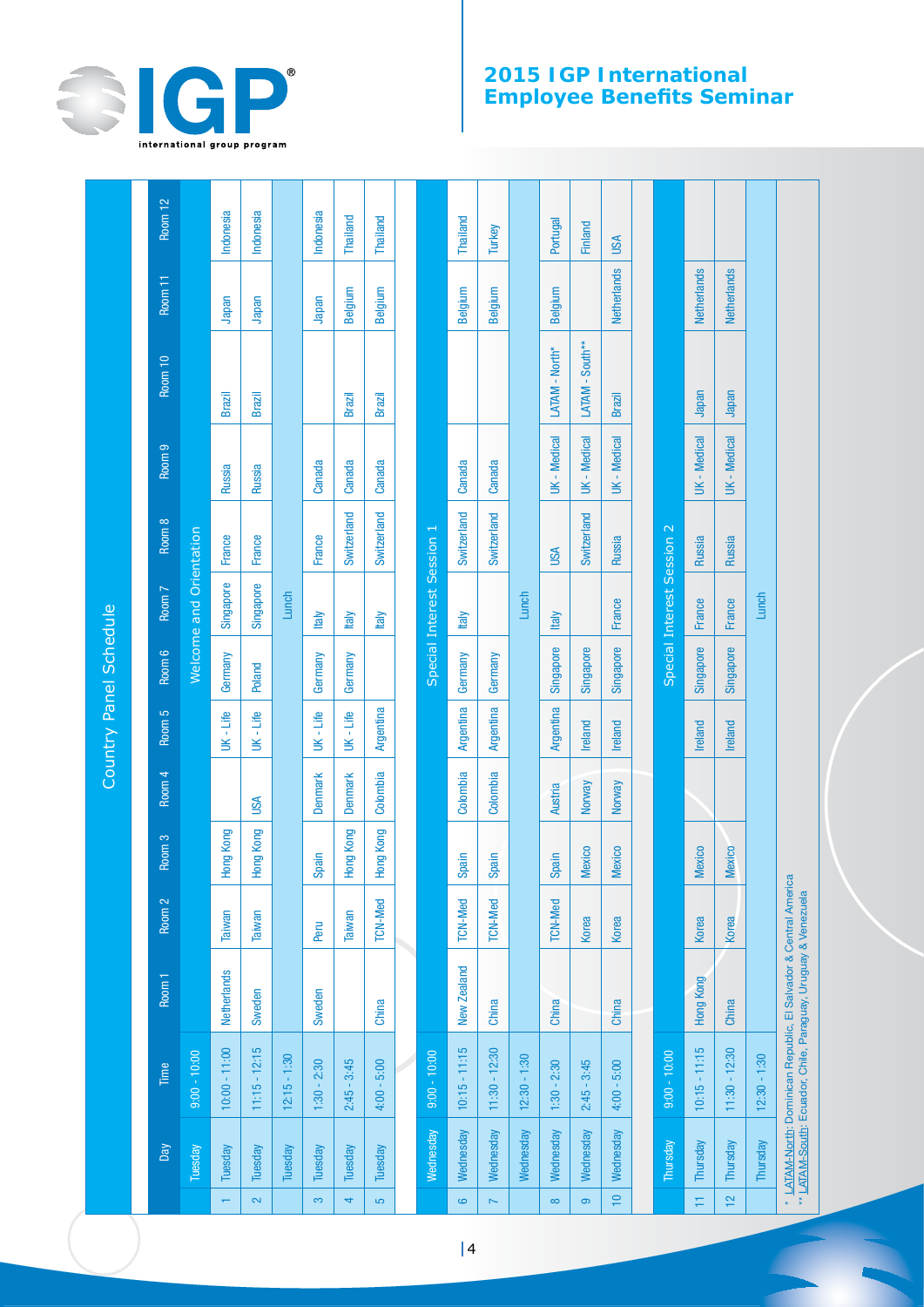

## **Registration**

You can register on-line at www.igpinfo.com or Click [Here](https://www.cvent.com/events/2015-igp-seminar-boston-/registration-897357866f964da7b58e4c1b0358598c.aspx)

If you plan to participate in the complimentary training program on Monday, you will be able to select the classes you wish to attend when you register.

## **Registration Fees**

First attendee:

| USD 1,100 | August 1 - September 1 |
|-----------|------------------------|
| USD 1,200 | After September 1      |

Additional attendees from the same company:

| USD 1,000 | August 1 - September 1 |
|-----------|------------------------|
| USD 1,100 | After September 1      |

The fee covers all of the country panel presentations and the Special Interest Sessions, as well as continental breakfasts, luncheons, mid-morning and afternoon refreshments, evening receptions and the group dinner on Wednesday at Fenway Park.

*Hotel accommodations and travel expenses are not included in the fee.*

## **Registration Deadline**

The deadline for registration is **September 18**. Registrations after September 18 will be accepted on a space-available basis.

## **Cancellation**

The Seminar registration fee will be fully refundable if IGP receives your cancellation notice in writing **before September 14**. Cancellations after



September 14 will be subject to an administrative fee of USD 100.

## **Payment Options**

#### **Check**

Checks should be made payable (in USD) to: **John Hancock Life Insurance Company (U.S.A.)** Please indicate on the check that it is a payment for the 2015 IGP Seminar.

## *Checks must be mailed to the following address:*

Attn: Elaine Paradiso International Group Program (IGP) John Hancock Financial Services 380 Stuart Street, 4B23 Boston, Massachusetts 02116-5062, USA

## **Credit Card**

Major credit cards will be accepted via our on-line registration program.

## **Wire Transfer**

If you would like to pay via wire transfer, please contact Elaine Paradiso at eparadiso@jhancock.com for instructions.

## **International Dividends**

Outstanding International Dividends can be used to pay for registration fees and hotel accommodations. Please ask your IGP Account Manager for more information.

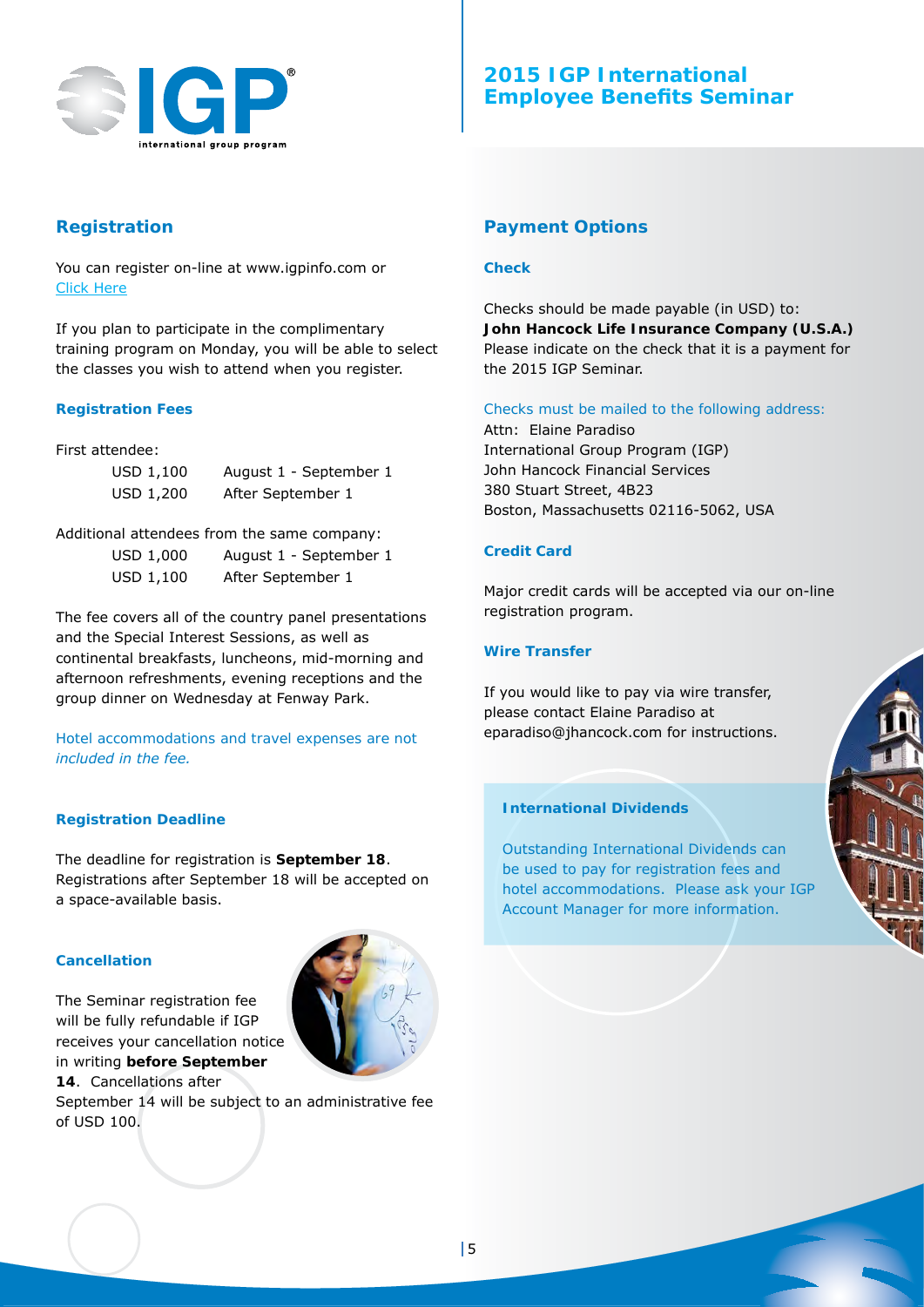

## **Accommodations**

A block of rooms has been reserved at the Renaissance Boston Waterfront Hotel for attendees of the IGP Seminar.

#### **Renaissance Boston Waterfront Hotel**

606 Congress Street Boston, MA 02210, USA Telephone (General): +1-617-338-4111 Telephone (Reservations): +1-877-901-6632 www.renaissanceboston.com

Experience the charm of Boston's flourishing Seaport District at the acclaimed Renaissance Boston Waterfront Hotel

Combining contemporary elegance and state-of-theart technology, the Renaissance Hotel has a nauticalthemed atmosphere and exceptional views of the Boston skyline and harbor.

Guests will enjoy outstanding service, first-class amenities, as well as convenient access to waterfront attractions, restaurants and Logan International Airport.

## *Please note that the Renaissance is a completely non-smoking hotel.*

The group rate at the Renaissance Hotel for the IGP Seminar will be **USD 289** (plus tax) per night for a single or double room.

Hotel accommodations are not included in the registration fee, and payment must be made directly to the hotel.

## **Guests**

Should your spouse, partner or guest choose to accompany you to Boston, he or she is invited to join us for the continental breakfast each morning, all the evening receptions and dinners, as well as the closing luncheon on Thursday.

Although no formal guest program will be arranged, the Renaissance Hotel can provide information on various activities in and around Boston during the day.

Click [Here](https://aws.passkey.com/g/40368155) to make your hotel reservations on-line. 

## To make reservations by phone, please call: +**1-877-901-6632**

*There is a special group of reservationists at the Renaissance who will be handling our group, so it is very important that you use the phone number shown above. Please be sure to mention that you will be attending the John Hancock IGP Seminar.*

Reservations for attendees of the IGP Seminar must be made *on or before Monday,* **September 7**. Reservations after September 7 will be accepted on a space-available basis, and the IGP Seminar group rate is not guaranteed.

## **For Additional Information**

To learn more about the 2015 IGP Seminar, please contact your IGP Account Manager or:

## **Ms. Elaine Paradiso**

International Group Program (IGP)

- $T + 1 617 572 8637$
- E eparadiso@jhancock.com
- W www.igpinfo.com

*IGP and our Network Partners look forward to welcoming you to Boston in September!*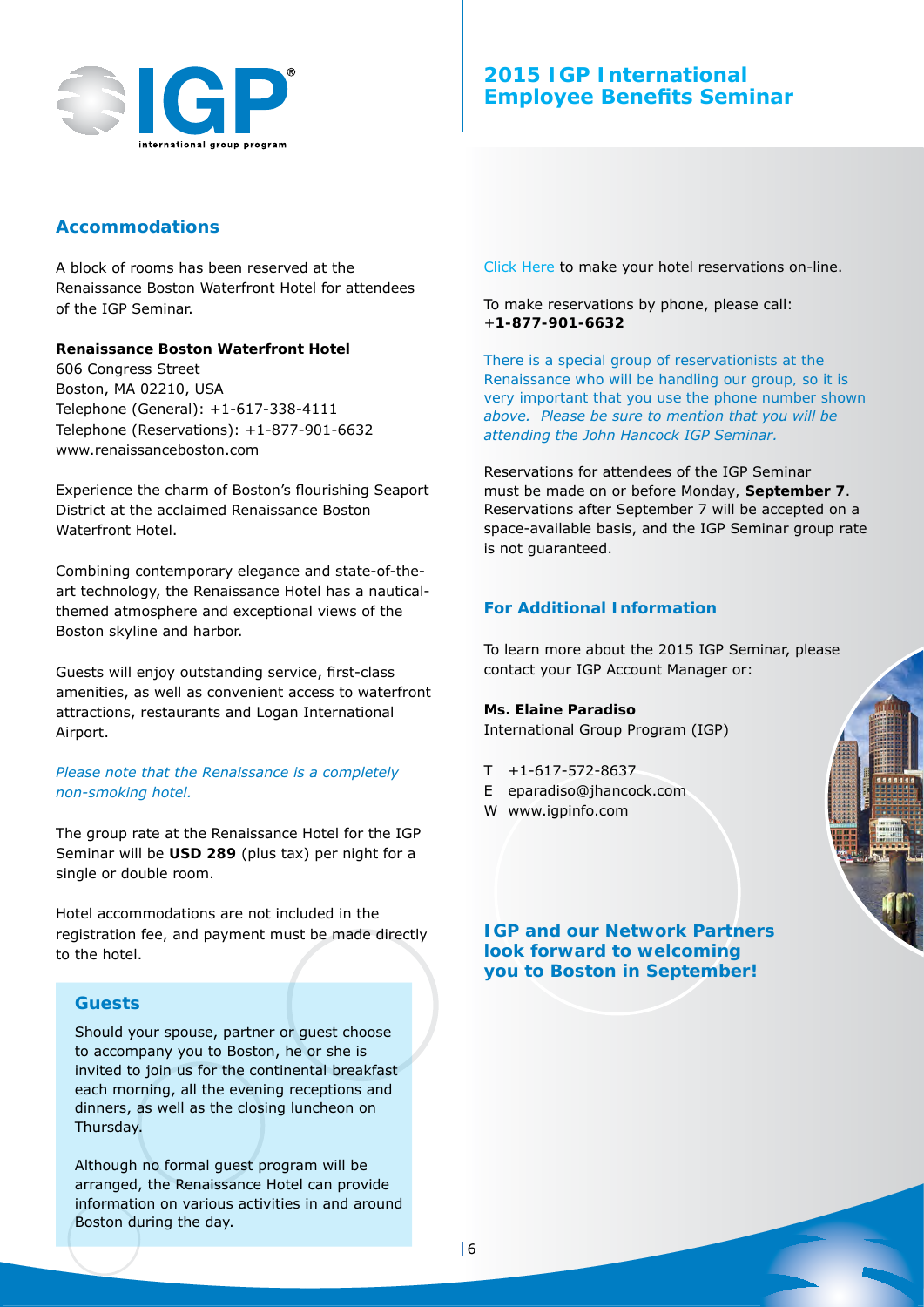

## **The Power of Financially Secure Employees How financial stress may affect an employee's mental health and productivity**



Manulife, the IGP Network Partner in Canada, recently conducted a survey identifying key characteristics of employees feeling stressed about their finances and why this matters.

Manulife's research found that more than 75 per cent of people who reported feeling high stress levels said the state of their finances is partly or entirely to blame.

When financial issues follow employees to work, they can be distracted and unfocused. Their productivity may suffer, and this can lead to time wasted, absenteeism, sick days and leaves, and more.

Lost productivity alone can be a significant cost.

## **Why do you want your employees to be financially secure?**

Those struggling with their finances felt this stress made them 16 per cent less productive on the job.

For an employee who earns \$50,000 annually, a drop of 16 per cent in productivity can equate to \$8,000 in salary paid but for which minimal or no work was performed.

On the other hand, employees who felt confident and secure with their finances were 18 per cent more likely to say they were motivated to do their best at work and 22 per cent more engaged in the workplace than their struggling counterparts.

Almost every workplace faces considerable challenges and costs when employees have trouble bringing their best to work each day.

#### **The Yearly Cost of Lost Productivity**

Strugglers are 16 per cent less productive on the job than the Financially Secure.

For an employee who earns \$50,000 annually, a drop of 16 per cent in productivity equates to \$8,000 in wages for which your company may not have received value.

 $1$  employee =  $$8,000$ 10 employees =  $$80,000$ 100 employees = \$800,000

## **Connecting the dots: employee health, wealth and workplace engagement**

Manulife validated this thinking in a 2014 study with leading research firm Ipsos Reid. They asked working Canadians to provide their thoughts on the subject.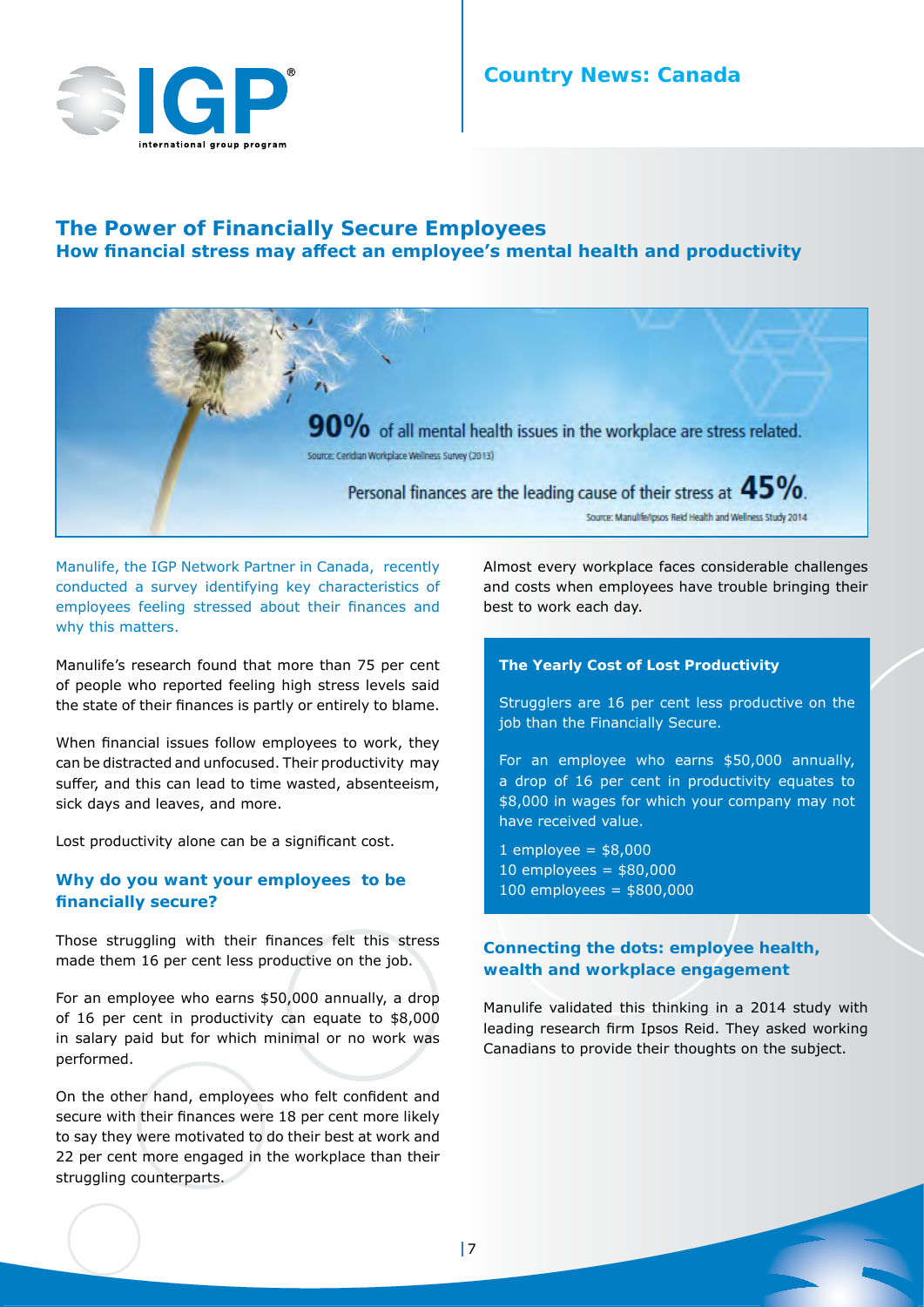

## **Country News: Canada**

## **The Power of Financially Secure Employees How financial stress may affect an employee's mental health and productivity**

This is what they heard:

- There are connections between physical and emotional health, personal financial wellness, and employee productivity.
- Compared to those who feel financially secure, Canadians experiencing financial difficulty are twice as likely to feel high levels of stress and have difficulty focusing on work.
- The Financially Secure are more likely to exercise regularly and be in better physical health than those who worry about their financial situations.

Following these initial findings, they dug deeper into the research to get a better picture of the people most at risk of having their financial struggles affect their health and workplace performance, and to identify some of the benefits of having financially secure employees.

They found two main groups. They call them the Strugglers and the Financially Secure - two sets of employees in different health and wealth situations, and with differences in their workplace productivity.

#### **Strugglers**

The Strugglers feel stress related to their finances. This stress may impact their health, follow them into the workplace and can hinder their productivity.

- No formal financial plan
- High debt, maxed credit, minimal savings
- Not saving for retirement
- Productivity challenges at work
- More missed work days
- Less physical activity

## **Financially Secure**

The Financially Secure are more in control of their personal finances. They get more exercise and are more likely to describe themselves as very healthy:

- Financial plan in place
- Debt management plan and appropriate debt level
- Saving for retirement
- Less time off from work
- Better productivity and greater workplace engagement
- More physical activity and exercise

## **Strugglers in Canada by the Numbers**

Nationally, on average, one in three workers is struggling with their finances.

While issues like education level, geographic region, company size and type of industry do play a role in determining the make up of this group, Strugglers are demographically diverse, comprised equally of men and women, and found in essentially all Canadian workplaces.

#### **Who are they?**

Strugglers are well represented in all age groups, but the largest number – almost one third – are found in the 40 to 49 age group.

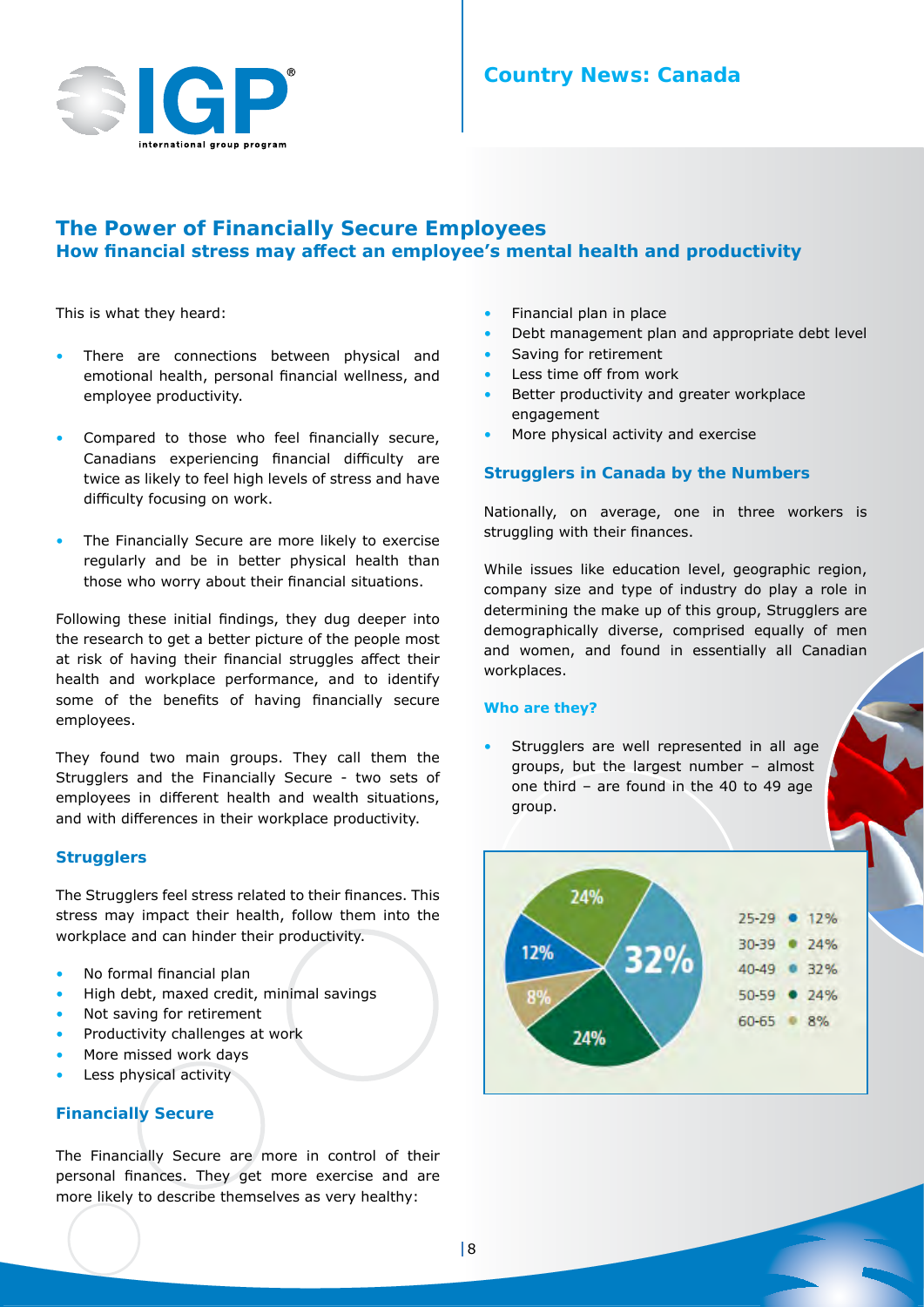

## **The Power of Financially Secure Employees How financial stress may affect an employee's mental health and productivity**

Strugglers are more likely to be single or divorced/ separated.



Although a higher percentage have high school education, even many top learners struggle with their finances.

| Percentage of those with high school<br>education who are Strugglers   | 42%        |
|------------------------------------------------------------------------|------------|
| Percentage of those with college<br>education who are Strugglers       | <b>33%</b> |
| Percentage of those with university<br>education who are Strugglers    | 30%        |
| Percentage of those with post graduate<br>education who are Strugglers | 26%        |

Over 50 per cent of Strugglers are renters.

#### **Where do they live?**

They are most likely to be found in Quebec and least likely to be found in the Prairies. However, while numbers vary considerably across the regions, no area is spared. Even in the Prairies, more than one in every four employees could be financially at risk.

#### **Where do they work?**

Strugglers are more likely to be employed in small to medium-sized companies.

- In companies with 25-49 employees, almost 1 in 2 are strugglers.
- In companies with 500+ employees, almost 1 in 4 are strugglers.

Industries like agriculture, construction and retail have a higher number of Strugglers, but large numbers exist even in industries with highly educated workforces. Almost 30 per cent of professional and scientific employees, and about 20 per cent of financial services employees also struggle with their finances.



## **How do they rate in terms of health and absenteeism?**

Strugglers get almost 24 per cent less exercise than the financially secure and are almost 25 per cent less likely to say they're very healthy.

They're nearly twice as likely to say they're feeling stress over the level of debt they're holding.

They're twice as likely to say they are distracted at work worrying about their financial difficulties.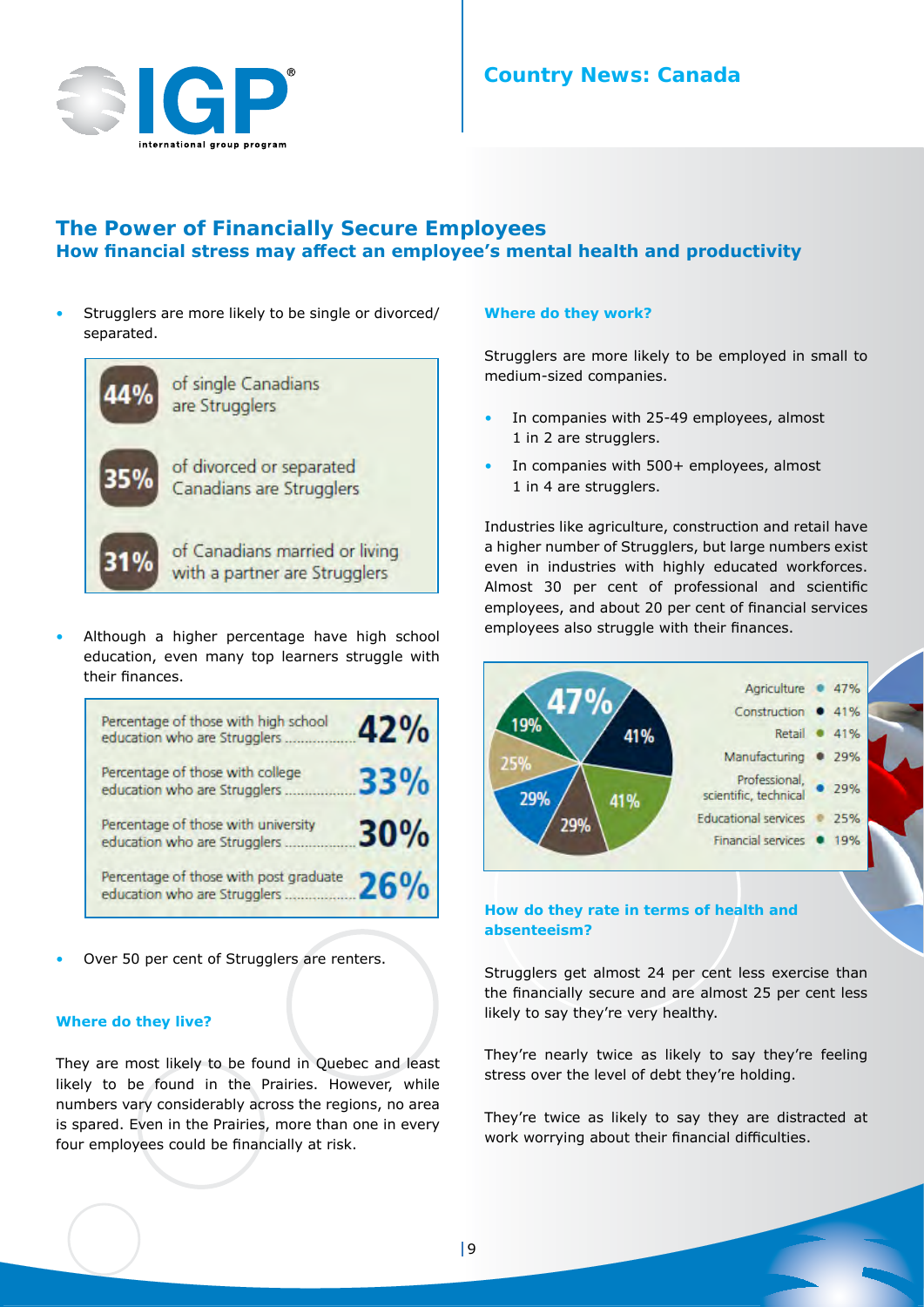

## **The Power of Financially Secure Employees How financial stress may affect an employee's mental health and productivity**

Almost half (45 per cent) of employees who reported having high levels of stress identified their financial situation as the source. An additional 31 per cent said their finances were partly to blame for their stress.

Overall, Strugglers take roughly 25 per cent more sick days than the Financially Secure (eight days versus ten), with the biggest differences in the amount of absences found in the 30 to 39 and 40 to 49 age ranges.

| <b>AGE</b> | <b>FINANCIALLY SECURE</b><br><b>STRUGGLER</b><br><b>SICK DAYS</b><br>SICK DAYS |
|------------|--------------------------------------------------------------------------------|
| $25 - 29$  | <b><i></i></b>                                                                 |
| $30 - 39$  |                                                                                |
| $40 - 49$  | *******************                                                            |
| $50 - 59$  | **********************                                                         |
| $60 - 65$  | <b>*************</b>                                                           |

## **Manulife Can Help**

Strong links exist between a person's overall health, financial situation and the ability to perform well at home and at work.

Manulife can help you learn more about the connections between physical and emotional health, personal financial wellness, and employee productivity. They have a number of tools and strategies available to help your employees on their journey to health and wealth wellness so they in turn can bring their best to work each day.

## **Manulife: IGP's Local Link in Canada**

The Canadian Division of Manulife provides life, health and savings plans to more than one in five Canadians and is one of the largest group insurers in Canada. It is also a leading provider of life, health, disability and travel insurance to professional, alumni and retiree associations, as well as retailers and financial institutions.

Manulife Canada's Group Benefits Division offers businesses of all sizes a range of traditional and flexible benefits programs that includes life, critical illness, disability, health and dental coverages. More than 16,000 Canadian businesses have entrusted their employee benefits programs to Manulife Group Benefits. It also provides plan administrators, members and advisors with an array of innovative and state-ofthe-art tools to manage their benefits plans.

Incorporated in 1887 as The Manufacturers Life Insurance Company, Manulife and its worldwide affiliates have grown to become a leading Canadian-based financial services group with millions of customers in 22 countries and territories worldwide.

## **Would you like to discuss your group insurance plan in Canada?**

If you would like to discuss the opportunity of pooling your employee benefits plans in Canada in more detail, please contact your IGP Account Manager or:

## **III** Manulife

Mr. Randall Wilson **Manulife**

- T +1 416 687-4238 (Ext. 274238)
- E Randy Wilson@manulife.com
- W www.manulife.com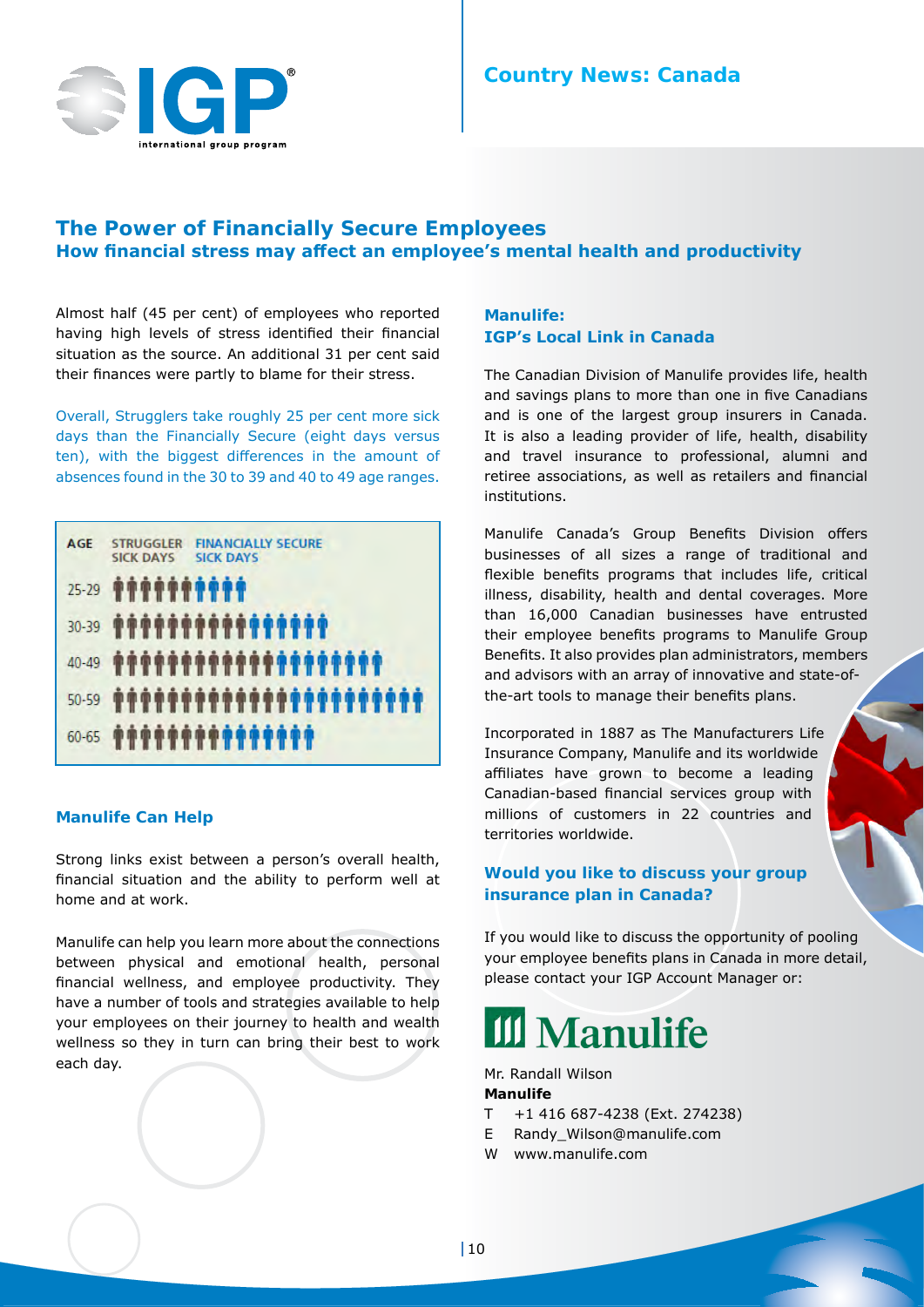

## **AXA PPP healthcare Introduces Corporate Health Plan for Mid Corporates Healthcare for 65 to 250 employees**

Large organisations use AXA PPP healthcare's range of corporate products to provide health cover to their employees. The Corporate Health Plan for Mid Corporates puts the standard of health cover usually only achievable by big employers, within reach of schemes of 65 to 250 employees.

Right now, businesses are looking for efficiencies. AXA PPP healthcare has designed a healthcare package that gives you and your employees the health cover you need without the overheads you don't. And with a profit share, the more efficiently you use it, the more it rewards you too.

The Corporate Health Plan for Mid Corporates provides prompt access to medical diagnosis and the latest approved treatment and drugs to get your employees back to health and back to work quickly.

Appointments and eligible treatment are convenient for work and home thanks to our nationwide networks of quality-assessed healthcare providers, including over 250 hospitals, 400 scanning centres, and around 24,000 specialists and practitioners.

AXA PPP healthcare's Fast Track Appointments, online membership information and simple claims process make life easy for you and your employees. So you can be confident that your health scheme is working for the benefit of your business with minimal management needed.

## **Subscription Management**

The Corporate Health Plan for Mid Corporates comes with a range of subscription management features to help you control costs.

## **Two-Year Contract and Subscription Guarantee**

AXA PPP healthcare believes that healthcare plans work best when they're given time to embed and employees get to understand how to make the most of their healthcare insurance. So they provide the Corporate Health Plan for Mid Corporates on a two-year basis.



The Plan is renewable annually with a subscription guarantee at the end of the first year:

- If claims are less than 75% of the net annual subscription in the first year of your scheme, AXA PPP healthcare will guarantee your single subscription rate will stay the same when you renew.
- If it looks like you are projected to claim more than 75% of your net annual subscription, AXA PPP healthcare guarantees that the maximum subscription increase will be no more than 25% regardless of claims. (This is providing there are no claims requiring biological therapy, such as Herceptin, when your scheme starts.)

## **Specific Stop Loss Cover**

With stop loss cover, AXA PPP healthcare caps individual high claims at a pre-set amount so they can reduce the potential impact on your future subscriptions.

## **Flexible Options to Suit Your Business**

You can choose from a range of underwriting styles and excess options to help control subscription costs.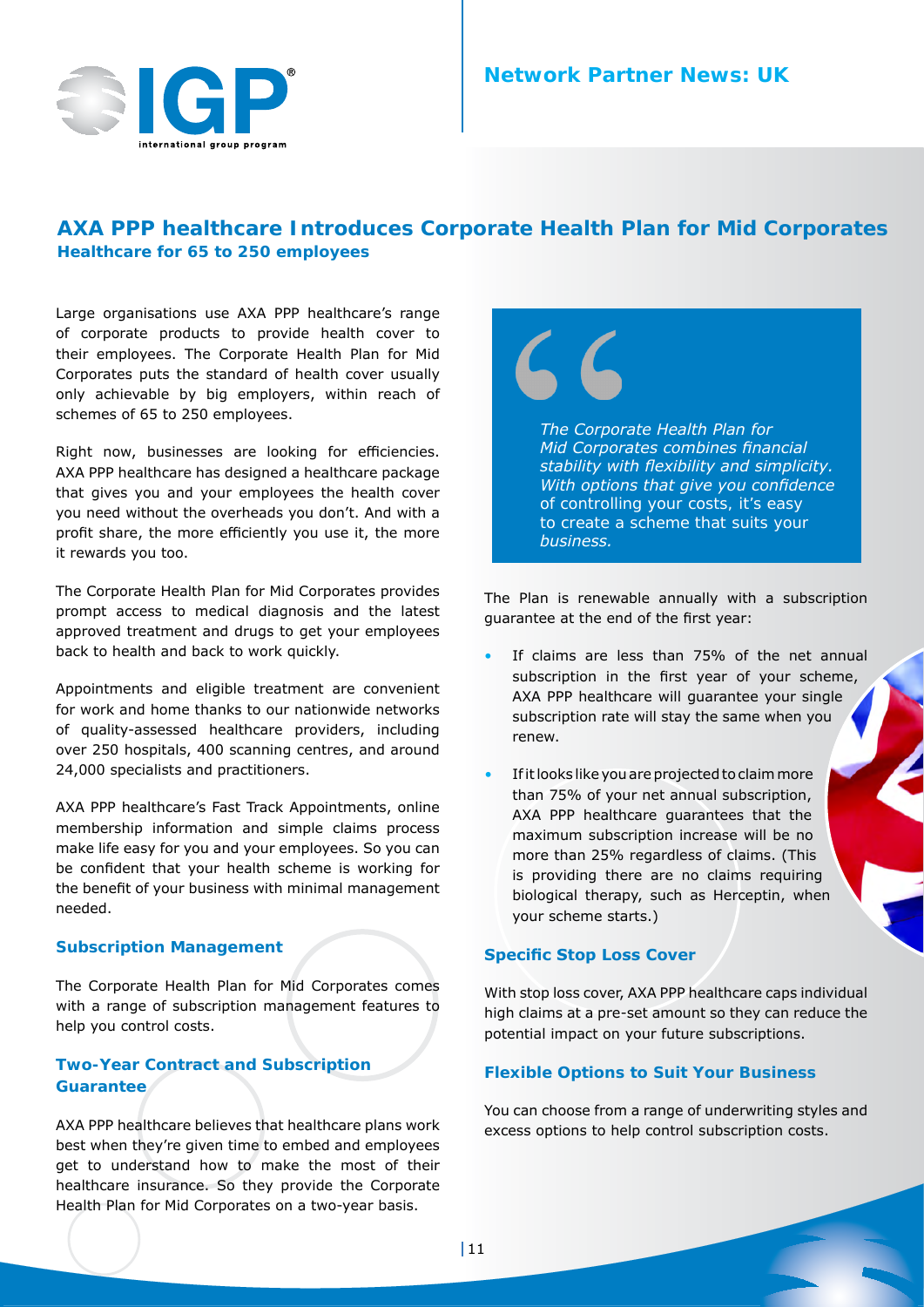## **AXA PPP healthcare Introduces Corporate Health Plan for Mid Corporates Healthcare for 65 to 250 employees**

## **6 Week Option**

The 6 Week Option is designed to provide eligible inpatient or day-patient or any surgical procedure, if the NHS cannot provide it within six weeks of when your specialist says it should take place. If treatment is available on the NHS within six weeks of when it should take place, your employees get their treatment from the NHS.

## **Limits on Out-Patient Cover**

You can choose to set limits on the out-patient cover that's provided by your plan. If you want to choose this option, AXA PPP healthcare can work with you to select appropriate limits to suit the profile of your employees.

#### **Profit Share that Helps to Control Costs**

Healthy employees are more productive at work, so it makes sense to do all you can to help them live healthily. AXA PPP healthcare will work with you to improve health awareness by providing health updates and information.

With their profit share, AXA PPP healthcare makes sure that the good health of your employees saves you money too. After the first two years, if claims are less than 75% of the net subscription you have paid, AXA PPP healthcare will pay you 50% of the difference.

## **Sustainable and Affordable**

The Healthcare Pathway is available as a mid corporate option, and the annual credit for using hospitals participating in The Healthcare Pathway will be payable within six months of your second renewal.

## **Simple Scheme Management**

Managing your scheme is easier with online scheme management. You can access membership details and instantly make changes, such as updating, amending, adding or deleting members. AXA PPP healthcare keeps invoicing simple with midterm joiners and leavers being calculated at the end of each contract year. You can choose yearly, quarterly or monthly invoicing.

## **Dedicated Account Manager**

Your dedicated Account Manager is available by phone to support you with the day-to-day running of your scheme.

#### **Insightful Management Information**

Once your scheme has been in place for two years, your Account Manager will provide you with a basic management information report.

## **Designed for Businesses that Don't Stand Still**

If you decide you want to cover a different number of employees in the future, you can even increase the number of members to more than 250.

## **Keeping a Handle on Costs**

AXA PPP healthare believes in offering financial stability as part of their plans, that's why they offer guarantees such as:

- A maximum subscription increase of 25%, regardless of claims, providing there are no claims requiring biological therapy, when your scheme starts.
- Specific Stop Loss capping high cost claims (dependent on plan).
- Profit share payable after two years with AXA PPP healthcare with no lapse clause attached.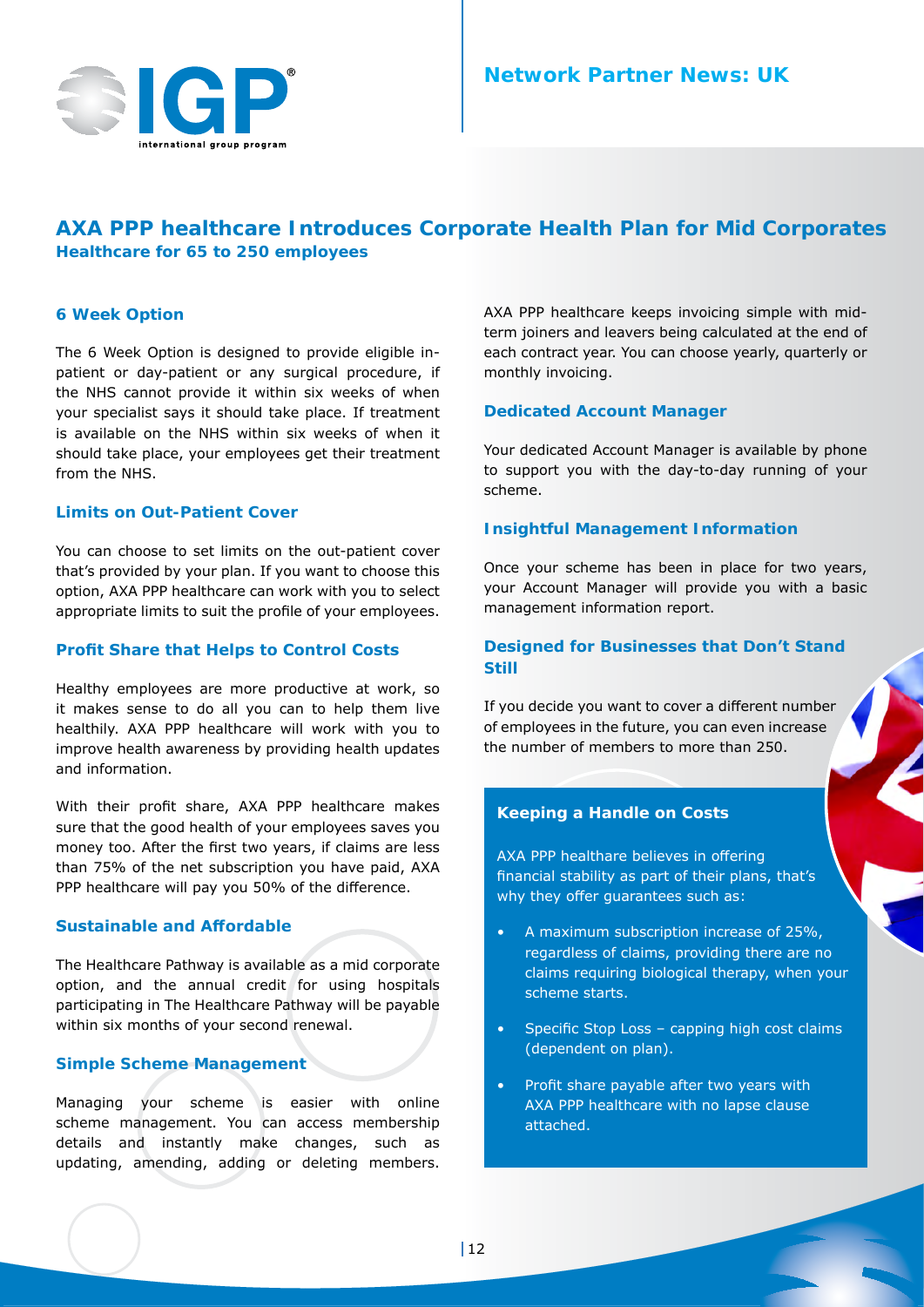

## **AXA PPP healthcare Introduces Corporate Health Plan for Mid Corporates Healthcare for 65 to 250 employees**

## **AXA PPP healthcare Wins "European Large Contact Centre of the Year"**

AXA PPP healthcare is delighted to have been awarded the prestigious title of "European Large Contact Centre of the Year" at the European Contact Centre and Customer Service awards held in London in June 2015.

The European Contact Centre & Customer Service Awards formally recognises professional excellence throughout the UK and Europe. It is a firmly established annual event dedicated to rewarding and recognising excellence in the contact centre and customer service industry.

The judging panel was particularly impressed by AXA PPP healthcare's empathetic caring and pragmatic approach to providing customer service, their training programme, their clinical centre and the fact that they had removed the use of "averages" to assess performance – focusing instead on doing the right thing for the customer.

*"This is a special award for us because, unlike most awards where decisions are based upon written entries, the judges visited our customer service teams in Tunbridge Wells, making their decision on the strength of what they saw and the people they spoke to. This is a major achievement and welcome recognition for all the hard work, dedication and commitment shown by everyone in our Customer Service team."* 

Sonia Wolsey-Cooper, Membership & People Director, AXA PPP healthcare

## **AXA PPP healthcare: IGP's Local Link in the UK**

The London Association for Hospital Services Ltd., established in 1940 with a trading name of Hospital Service Plan, was the beginning of AXA PPP healthcare as we know it today. AXA PPP healthcare is the secondlargest provider of individual and group health benefits in the United Kingdom. It is the UK healthcare arm of the global AXA Group. The AXA Group is one of the largest insurance groups in the world with total consolidated revenues in 2014 of EUR 97.5 billion (USD 108.6 billion) and approximately 103 million clients worldwide.

AXA PPP healthcare has over 2 million members and in 2013 paid out GBP 824.4 million (USD 1,271 million) in healthcare benefits. It offers a full range of highquality solutions to address employee health and well-being, including: health screenings, employee assistance programs, occupational medicine and a range of programs to encourage employees to lead healthier lifestyles. It operates a network of over 250 hospitals, almost 400 scanning centers and provides clients with market-leading customer service, simple administration procedures and prompt claims processing.

## **Interested in what AXA PPP healthcare has to offer?**

For more information on the Mid Corporate Proposition, please contact your IGP Account Manager or: 



Mr. Mark Dilnot **AXA PPP healthcare** T +44 79 74 83 31 07 E mark.dilnot@axa-ppp.co.uk W www.axa-ppp.co.uk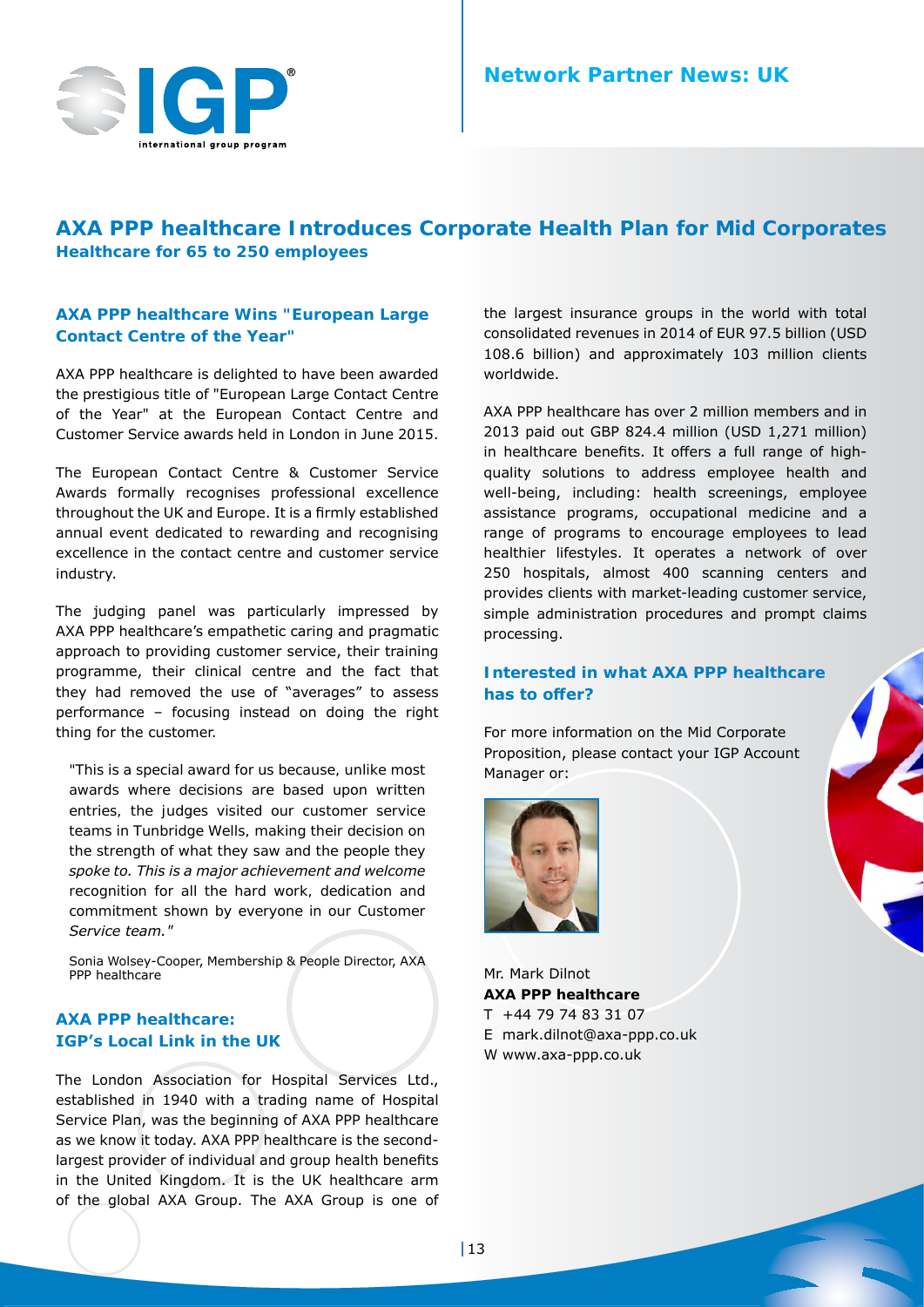

## **PT. Asuransi Jiwa Manulife Indonesia A Tradition of Awards and Recognition Continues**

*IGP Network Partner PT. Asuransi Jiwa Manulife Indonesia has been consistently honored with prestigious awards, reflecting its ability to provide high-quality employee benefits products and excellent customer service.*

PT. Asuransi Jiwa Manulife Indonesia (Manulife Indonesia) was established in 1985 and is one of the largest and strongest life insurance companies in Indonesia. Reflecting its long-standing commitment and dedication to quality and service, PT. Asuransi Jiwa recently earned the following awards:

• For the third time in three consecutive years, Manulife Indonesia was awarded "1st Rank with Good Rating" in the 2015 Excellent Service Experience Awards (ESEA) in the category of Life and Health Insurance. The winner of this award is determined based on the results of the ESEIndex research survey, which measures the level of service a company provides to customers.

The award was sponsored by Bisnis Indonesia together with Carre Center for Customer Satisfaction Loyalty (CCSL), an independent research institute in the field of service quality and customer management. This award reflects favorably on Manulife Indonesia's "Client Centricity" initiative to provide excellent service to customers.

- Manulife Indonesia was awarded "Second Place" in the "Best Life Insurance Company with Assets over IDR 15 Trillion" category at the 2014 Best Insurance Companies Awards sponsored by *Investor Magazine*.
- Manulife Indonesia was named as "The Most" Comprehensive Employee Benefits Provider in Indonesia with the Highest Business Growth in Three Consecutive Years" at the 11th Rekor Bisnis (ReBi) Awards.
- At the 2014 "Digital Brand of the Year" awards for the category of Corporate Digital Brand - Life Insurance Company, Manulife Indonesia was awarded "Second Place". This award is sponsored by *Infobank Magazine.*
- • Manulife Indonesia was rated "Excellent" in building and managing corporate image at the 2014 Corporate Image Awards in the category of insurance companies with premiums over IDR 5 Trillion.
- At the 2014 Marketing Awards, Manulife Indonesia received two awards: "Best in Market Driving" and "Best in Social Marketing". These awards recognize Manulife Indonesia's innovative campaigns to educate consumers and its activities to support local schools.



Manulife Indonesia was named as the "Most Empathetic Life Insurance Company" at the 2014 Insurance Consumer Choice Awards in recognition of its excellent service to customers.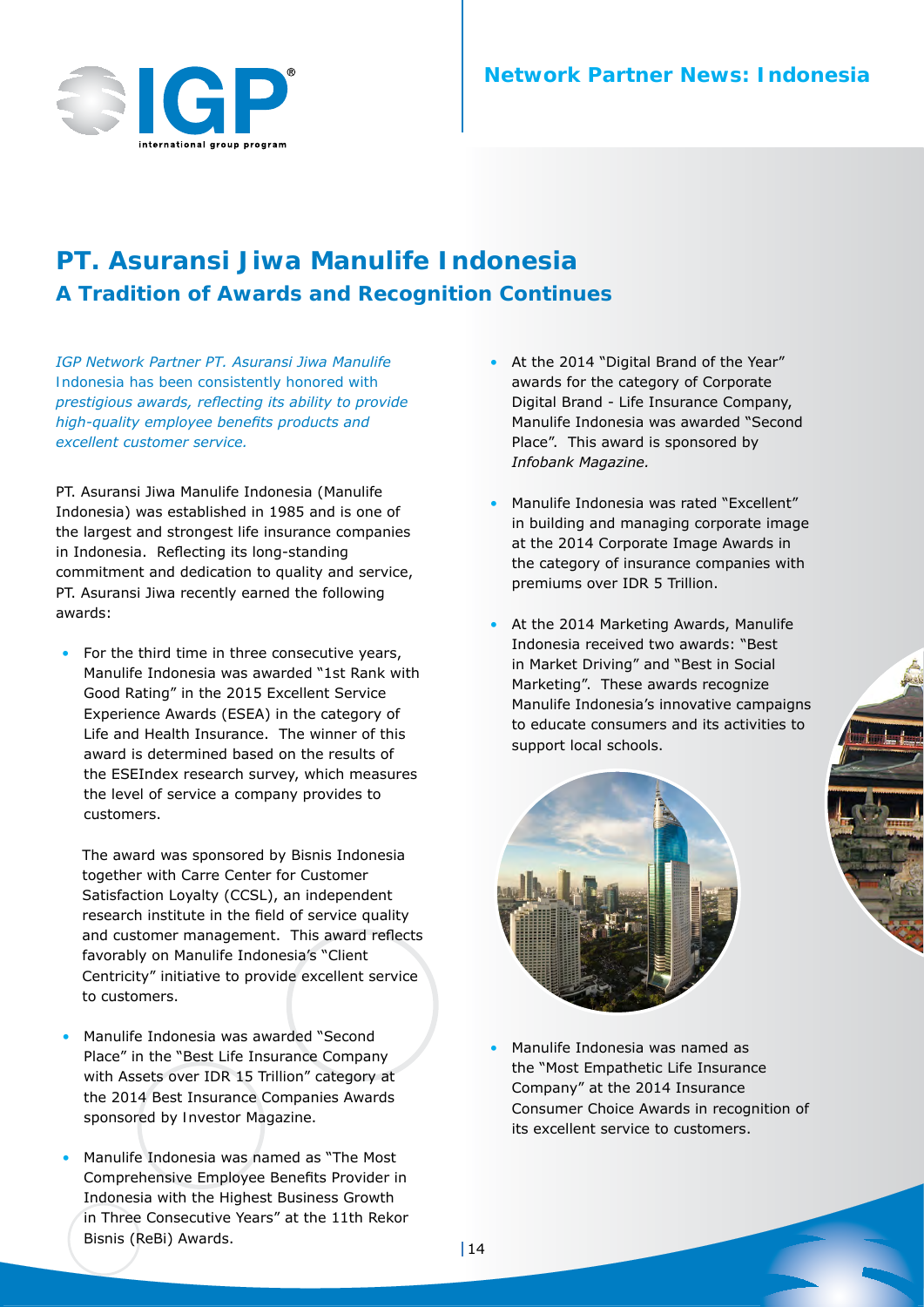

## **PT. Asuransi Jiwa Manulife Indonesia A Tradition of Awards and Recognition Continues**

## **Manulife Indonesia gives back to the community!**

*In November 2014, Manulife Indonesia donated IDR 20 million (USD 15,800) to teachers in Indonesia who voluntarily teach in remote and underprivileged areas of the country.*

**PT. Asuransi Jiwa Manulife Indonesia** (Manulife Indonesia) offers the most comprehensive portfolio of products and services in the Indonesian financial services industry, which includes life insurance, employee benefits and pensions, as well as mutual funds and asset management services provided by its sister company, PT. Manulife Aset Manajemen Indonesia.

Headquartered in Jakarta, Manulife Indonesia serves more than 2 million clients with the support of more than 11,000 employees and professional agents across 25 cities. Manulife Indonesia also extends services to clients through its partnership with 12 banks in Indonesia.

PT. Asuransi Jiwa Manulife Indonesia was established as a joint venture in 1985 with Manulife as the majority stakeholder.

Manulife is a leading Canada-based financial services group with principal operations in Asia, Canada and the United States. It operates as John Hancock in the U.S. and as Manulife in other parts of the world.

Manulife's international network of employees, agents and distribution partners offers financial protection and wealth management products and services to millions of clients.

#### **For More information...**

If you want to learn more about employee benefits plans in Indonesia or what solutions PT. Asuransi Jiwa Manulife can offer to your local subsidiary, please contact your IGP Account Manager or:

## **PT. Asuransi Jiwa Manulife Indonesia**

Sampoerna Strategic Square, South Tower Jl. Jend. Sudirman Kav 45-46 Jakarta 12930 Indonesia www.manulife-indonesia.com

#### **Ms. Maria Madjid**

Head of Group Life & Health Sales +62 21 2555-7788 (Ext. 642334) maria\_madjid@manulife.com

#### **Ms. Rina Novianti**

Head of Broker & Direct Distribution +62 21 2555-7788 (Ext. 642239) rina\_novianti@manulife.com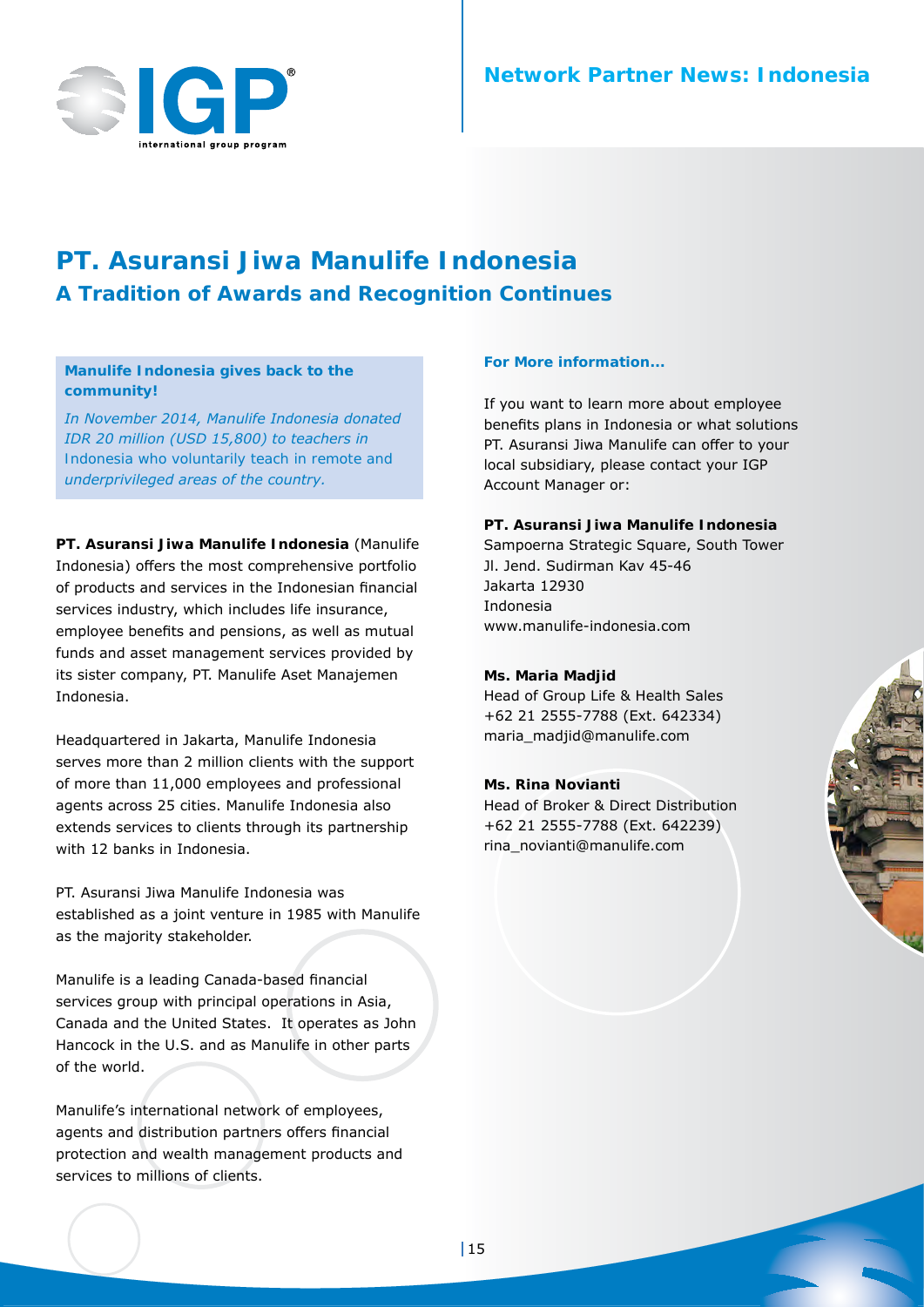

## **IGP Subsidiary Visits**

## **Schedule of IGP Subsidiary Visits**

## **An opportunity to have an IGP representative meet with your local subsidiary**

IGP devotes many resources to meeting with your local subsidiaries to inform them about how IGP works and the possible advantages to the subsidiary of IGP participation. These meetings also enable your subsidiaries to gain market knowledge about what employee benefits plans their competitors are offering and what is typical in their market.

In addition, these meetings allow us to gather information on your behalf about your operations' current employee benefits plans and how they are financed.

Staff members from IGP offices in Boston, Bogotá, Brussels and Singapore travel regularly to participate, together with our Partners, in meetings with subsidiaries of our clients around the world.

If you would like IGP to meet with your local colleagues, we urge you to contact your IGP Account Manager (or the responsible IGP contact for the country or region mentioned below) and provide the contact details of your local representative so that we might set up a meeting.

## *Ideally, you should send your local management an e-mail to encourage them to meet with IGP.*

#### **The following trips are scheduled for the year:**

| <b>Month</b> | <b>Dates</b> | <b>Country</b>     | <b>IGP Contact</b>          |
|--------------|--------------|--------------------|-----------------------------|
| Ongoing      |              | Austria            | $\boxtimes$ Martin Zinsler  |
| Ongoing      |              | Belgium            | ⊠ Britt Verhoeven           |
| Ongoing      |              | Finland            | $\boxtimes$ Oxana Ivas      |
| Ongoing      |              | France             | ⊠ Juliette Roque            |
| Ongoing      |              | Hungary            | $\boxtimes$ Martin Zinsler  |
| Ongoing      |              | Ireland            | ⊠ Britt Verhoeven           |
| Ongoing      |              | Luxembourg         | ⊠ Britt Verhoeven           |
| Ongoing      |              | Netherlands        | ⊠ Britt Verhoeven           |
| Ongoing      |              | Norway             | ⊠ Oxana Ivas                |
| Ongoing      |              | Singapore          | ⊠ Richard Tan & ⊠ Joyce Low |
| Ongoing      |              | Sweden             | $\boxtimes$ Oxana Ivas      |
| Ongoing      |              | <b>Switzerland</b> | ⊠ Brenda Hewitt             |
| Ongoing      |              | UK                 | ⊠ Nele Segers               |
|              |              |                    |                             |
| August       | $24 - 28$    | Thailand           | ⊠ Joyce Low                 |
|              | $18 - 20$    | Chile              | ⊠ Nele Segers               |
|              | $18 - 21$    | <b>Brazil</b>      | ⊠ Michael Spincemaille      |
|              | $21 - 27$    | Peru               | ⊠ Nele Segers               |
|              | <b>TBA</b>   | Chile              | ⊠ Michael Spincemaille      |
|              |              |                    |                             |
| September    | $1 - 2$      | <b>Denmark</b>     | ⊠ Mark Horbag               |
|              | $28 - 30$    | Malaysia           | ⊠ Joyce Low                 |
|              | $8 - 20$     | Italy              | ⊠ Susan Angelastro          |
|              |              |                    |                             |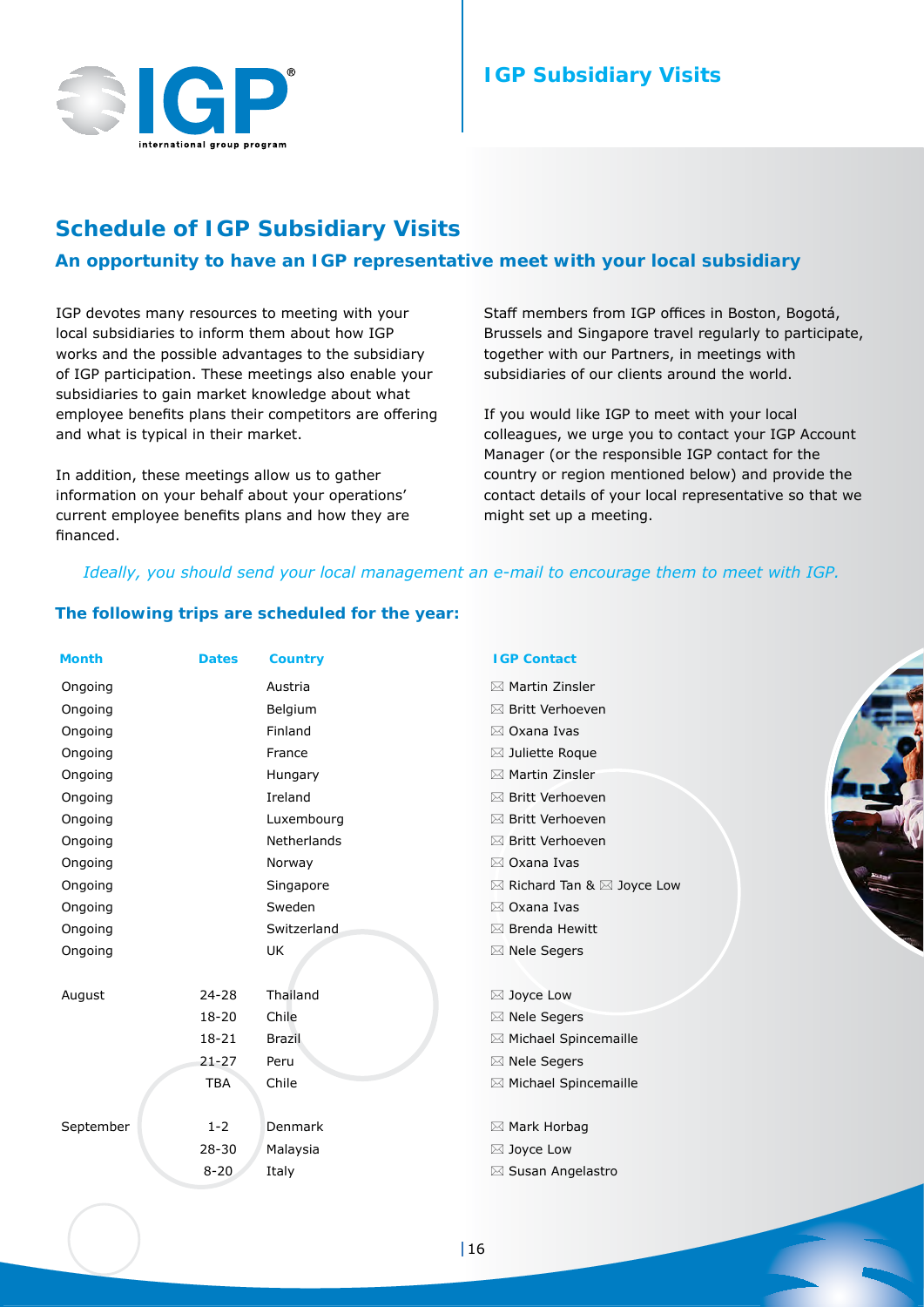

## **IGP Subsidiary Visits**

## **Schedule of IGP Subsidiary Visits**

## **An opportunity to have an IGP representative meet with your local subsidiary**

| <b>Month</b> | <b>Dates</b> | <b>Country</b>                         | <b>IGP Contact</b>               |
|--------------|--------------|----------------------------------------|----------------------------------|
| October      | $1 - 2$      | Malaysia                               | $\boxtimes$ Joyce Low            |
|              | $5 - 8$      | Mexico                                 | $\boxtimes$ Michael Spincemaille |
|              | $5-9$        | Canada                                 | $\boxtimes$ Tamara Laanen        |
|              | $5-9$        | Ukraine                                | ⊠ Maryana Khomenko               |
|              | $12 - 16$    | Thailand                               | $\boxtimes$ Joyce Low            |
|              | 19-21        | Argentina                              | $\boxtimes$ Michael Spincemaille |
|              | 19-23        | Hong Kong                              | $\boxtimes$ Richard Tan          |
|              | $22 - 23$    | Uruguay                                | $\boxtimes$ Michael Spincemaille |
| November     | $2 - 6$      | China                                  | $\boxtimes$ Richard Tan          |
|              | $9 - 13$     | Brazil<br>(São Paulo & Rio de Janeiro) | $\boxtimes$ Michael Spincemaille |
|              | $16 - 18$    | Paraguay                               | $\boxtimes$ Michael Spincemaille |
|              | $16 - 20$    | Hong Kong                              | $\boxtimes$ Richard Tan          |
|              | $16 - 20$    | Malaysia                               | $\boxtimes$ Joyce Low            |
|              | 30           | Taiwan                                 | $\boxtimes$ Joyce Low            |
|              | <b>TBA</b>   | Central America                        | $\boxtimes$ Michael Spincemaille |
| December     | $1 - 4$      | Taiwan                                 | $\boxtimes$ Joyce Low            |
|              | <b>TBA</b>   | Mexico                                 | $\boxtimes$ Michael Spincemaille |

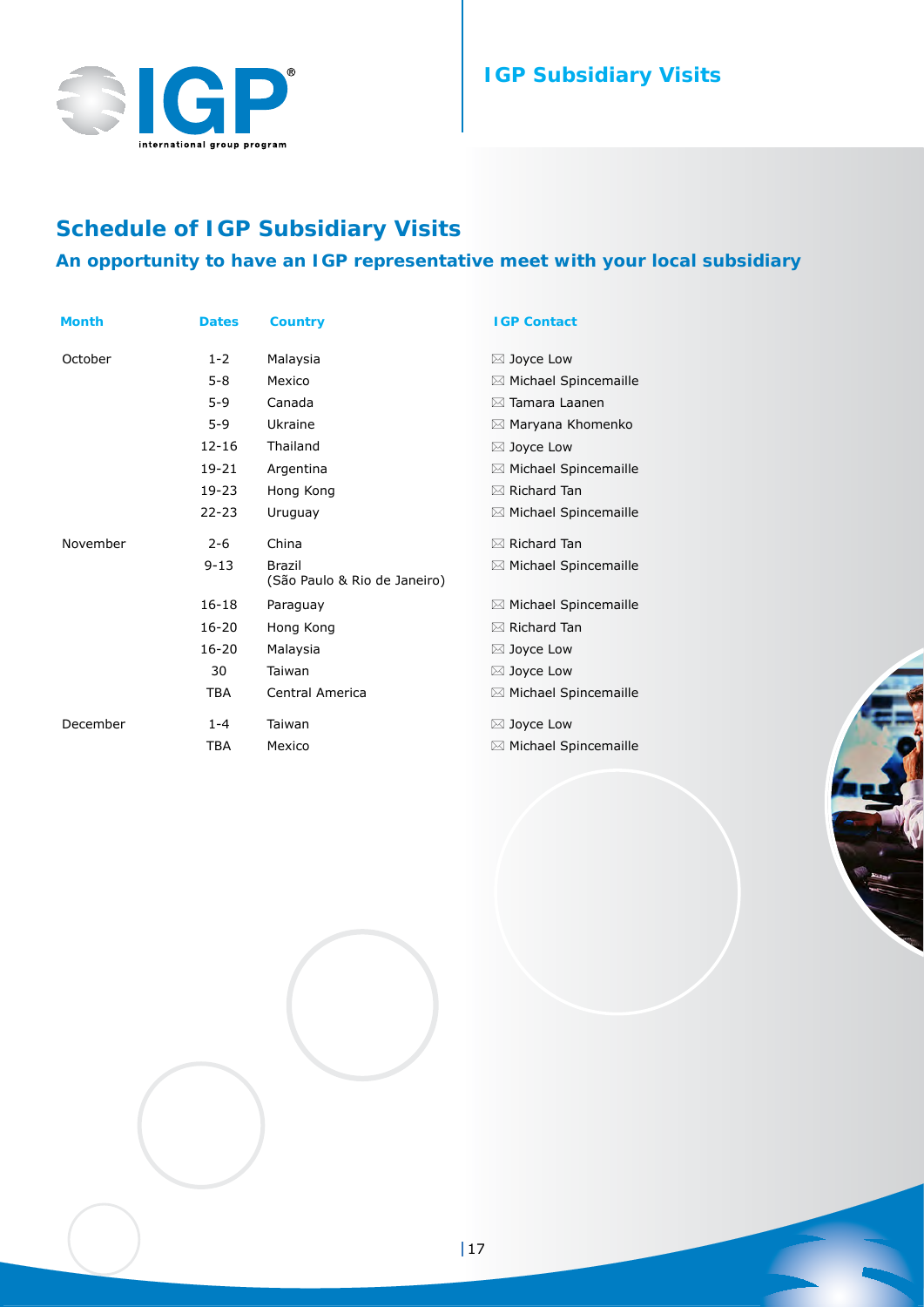

## **List of IGP Network Partners**

**Argentina** SMG LIFE 

**Australia** AMP Life Limited

**Austria** ERGO Versicherung AG

**Baltic States (Estonia, Latvia & Lithuania)** Mandatum Life Insurance Baltic SE\*

**Belgium** AG Insurance

**Brazil** MAPFRE Seguros Brazil

**Canada** Manulife Financial Corporation – Canadian Division

**Channel Islands** AXA PPP healthcare Canada Life Limited

**Chile** MAPFRE Compañía de Seguros de Vida de Chile S.A.

**China (Mainland)** Taiping Pension Company, Limited

**Colombia** MAPFRE Colombia Vida Seguros, S.A.

**Costa Rica** Via MAPFRE La Centro Americana S.A.\*

**Denmark** PFA Pension

#### **Dominican Republic** ARS Palic Salud, S.A. (Health) MAPFRE BHD Compañía de Seguros, S.A. (Life)

**Ecuador** MAPFRE Atlas Compañia de Seguros S.A.\*

**El Salvador** MAPFRE La Centro Americana S.A.

**Finland** Mandatum Life Insurance Company Limited

**France** AXA France Vie Quatrem Assurances Collectives

**Germany** Gothaer Lebensversicherung AG **Greece** The ETHNIKI Hellenic General Insurance Company

**Guadeloupe** AXA France Vie Quatrem Assurances Collectives\*\*

**Guatemala** Via MAPFRE La Centro Americana S.A.

**Guiana** AXA France Vie Quatrem Assurances Collectives\*\*

**Honduras** Via MAPFRE La Centro Americana S.A.

**Hong Kong** AXA China Region Insurance Company Limited

**Hungary** Aegon Hungary Composite Insurance Company

**India** Max Life Insurance\*

**Indonesia** PT. Asuransi Jiwa Manulife Indonesia

**Ireland** Irish Life Assurance plc

**Italy** UnipolSai Assicurazioni S.p.A.

**Japan** The Dai-ichi Life Insurance Company, Limited

**Korea** Samsung Life Insurance Company, Ltd.

**La Réunion** AXA France Vie Quatrem Assurances Collectives\*\*

**Liechtenstein** AXA Winterthur

**Luxembourg** Cardif Lux Vie S.A.

**Macau** AXA China Region Insurance Company Limited\*

**Malaysia** AIA Bhd.

**Martinique** AXA France Vie Quatrem Assurances Collective\*\*



\*\* Quatrem can quote provided plans also underwritten on the mainland. | 18 Correspondent Network Partner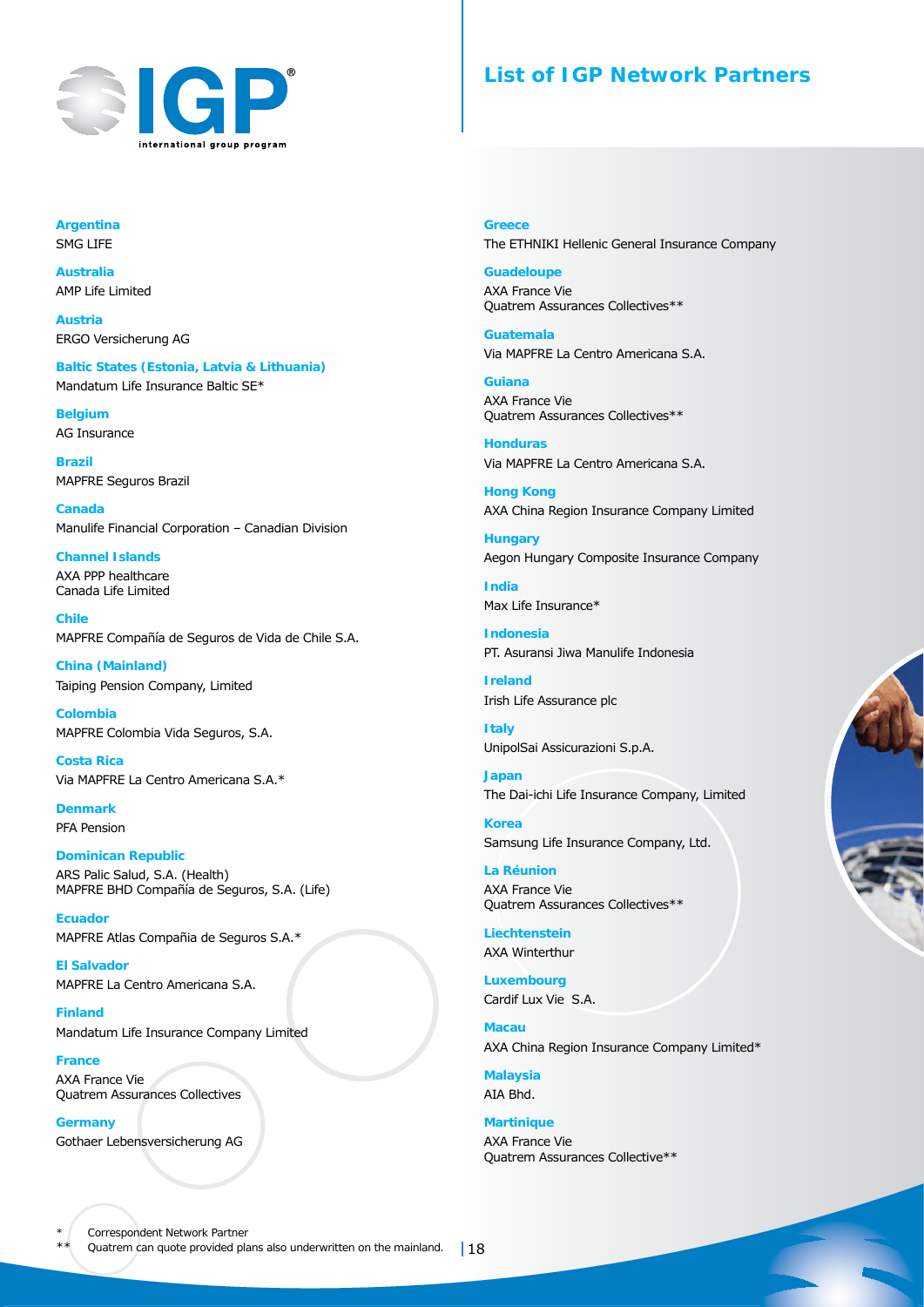

## **List of IGP Network Partners**

**Mauritius** SWAN Group\*

**Mayotte** AXA France Vie Quatrem Assurances Collectives\*\*

**Mexico** Seguros Monterrey New York Life, S.A.

**Monaco** AXA France Vie Quatrem Assurances Collectives

**Namibia** Via The Old Mutual Life Assurance Company (South Africa) Limited

**Netherlands** a.s.r. | De Amersfoortse Insurance

**New Zealand** Fidelity Life Assurance Company Limited

**Nicaragua**  Via MAPFRE La Centro Americana S.A.

**Norway** Storebrand Livsforsikring AS

**Panama** Via MAPFRE La Centro Americana S.A.

**Paraguay** MAPFRE Paraguay Compañía de Seguros S.A.

**Peru** MAPFRE Perú Compañía de Seguros y Reaseguros

**Philippines** The Insular Life Assurance Co., Ltd.

**Poland** Pramerica Życie TUiR SA

**Portugal** VICTORIA-Seguros, S.A.

**Russia** Welbi

**Singapore** Aviva Ltd.

**Slovenia** ERGO Življenjska zavarovalnica d.d.\* **South Africa** The Old Mutual Life Assurance Company (South Africa) Limited

**Spain** Caja de Seguros Reunidos, Compañía de Seguros y Reaseguros, S.A. (CASER)

**Sweden** SPP

**Switzerland** AXA Winterthur

**Taiwan (Republic of China)** Shin Kong Life Insurance Company, Ltd.

**Thailand** Muang Thai Life Assurance Public Company, Ltd.

**Turkey** Allianz Yaşam ve Emeklilik (Life and Pensions) Allianz Sigorta A.Ş. (Health)

**Ukraine** Aegon Life Ukraine

**United Arab Emirates** Abu Dhabi National Insurance Company (ADNIC)

**United Kingdom** AXA PPP healthcare (Health) Canada Life Limited (Life and Pensions)

**United States** Prudential Insurance Company of America (Life)

**Uruguay** MAPFRE Uruguay Compañía de Seguros S.A.

**Venezuela** MAPFRE La Seguridad, C.A.\*

## **Third-Country National and Expatriate Coverage**

AXA PPP International AXA Winterthur CIGNA Global Health Benefits\* Nordben Life and Pension Insurance Co. Limited